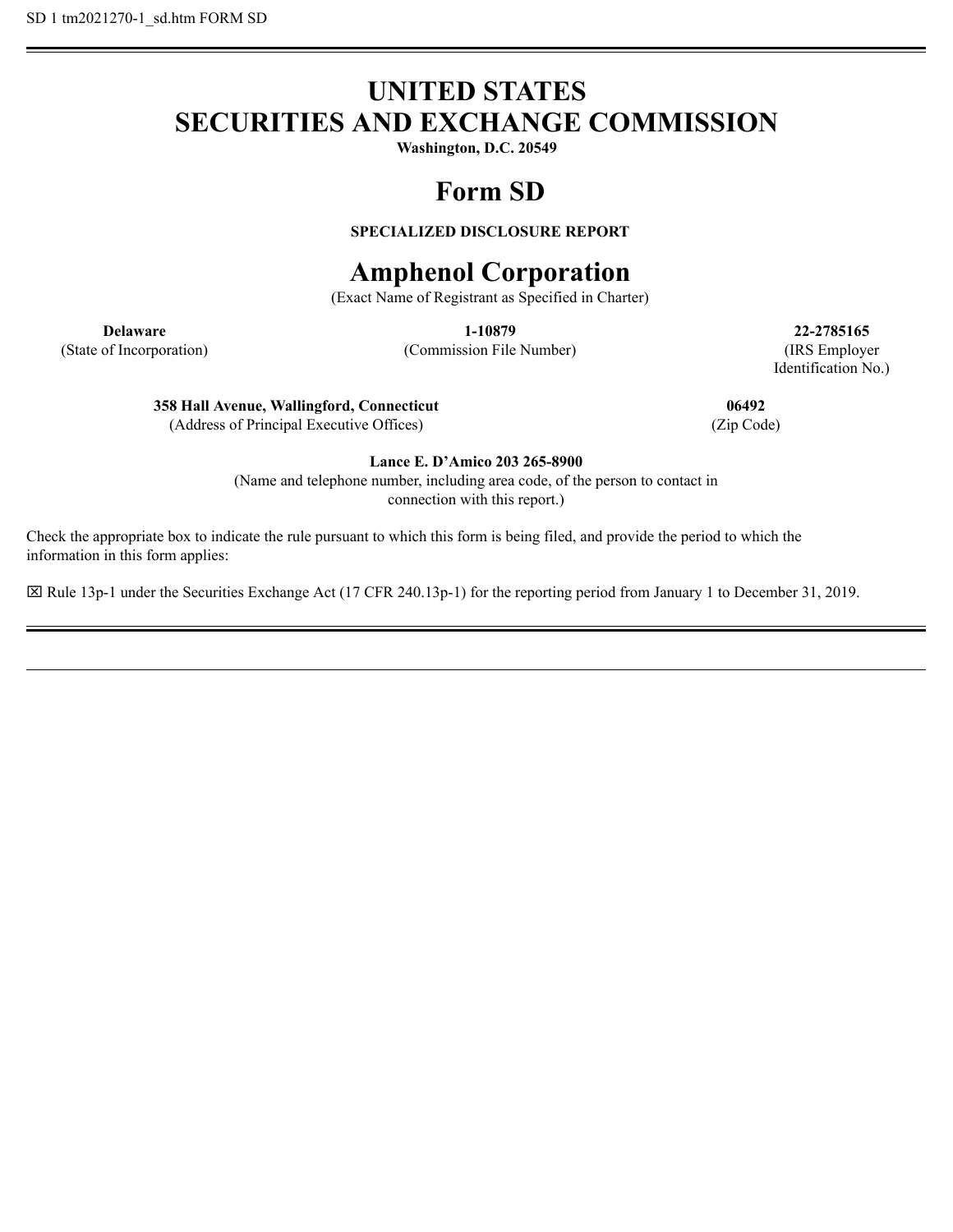#### **Section 1 - Conflict Minerals Disclosure**

## **Item 1.01 Conflict Minerals Disclosure and Report**

Amphenol Corporation (together with its subsidiaries, the "Company" or "Amphenol") evaluated its product lines and determined that with respect to certain products the Company manufactures or contracts to manufacture, tin, tungsten, tantalum and/or gold ("3TG") are necessary to the functionality or production of such products. The Company conducted in good faith a reasonable country of origin inquiry and performed appropriate due diligence designed to determine whether any 3TG originated from minerals coming from the Democratic Republic of the Congo (the "DRC") or any country that shares an internationally recognized border with the DRC, or are from recycled or scrap sources, and whether the Company's procurement directly or indirectly finances or benefits armed conflict in the DRC or an adjoining country. Through the Company's reasonable country of origin inquiry and due diligence process, it determined that some of its products are DRC conflict undeterminable, thus the Company has prepared a Conflict Minerals Report.

A copy of the Company's Conflict Minerals Report is provided as Exhibit 1.01 hereto and is publicly available at: www.amphenol.com by clicking on "Sustainability", then "Conflict Minerals" and at https://www.amphenol.com/pdfs/ConflictMinerals2019.pdf. The information contained on our website is not incorporated by reference into this Form SD or our Conflict Minerals Report and should not be considered part of this Form SD or the Conflict Minerals Report. The Conflict Minerals Report sets forth the reasonable country of origin inquiry and related due diligence undertaken by the Company.

### **Item 1.02 Exhibit**

## **Conflict Minerals Disclosure**

The Conflict Minerals Report required by Item 1.01 is filed as Exhibit 1.01 to this Form SD.

#### **Section 2 - Exhibits**

Exhibit 1.01 - Conflict [Minerals](https://www.sec.gov/Archives/edgar/data/820313/000110465920067934/tm2021270d1_ex1-01.htm) Report as required by Items 1.01 and 1.02 of this Form.

2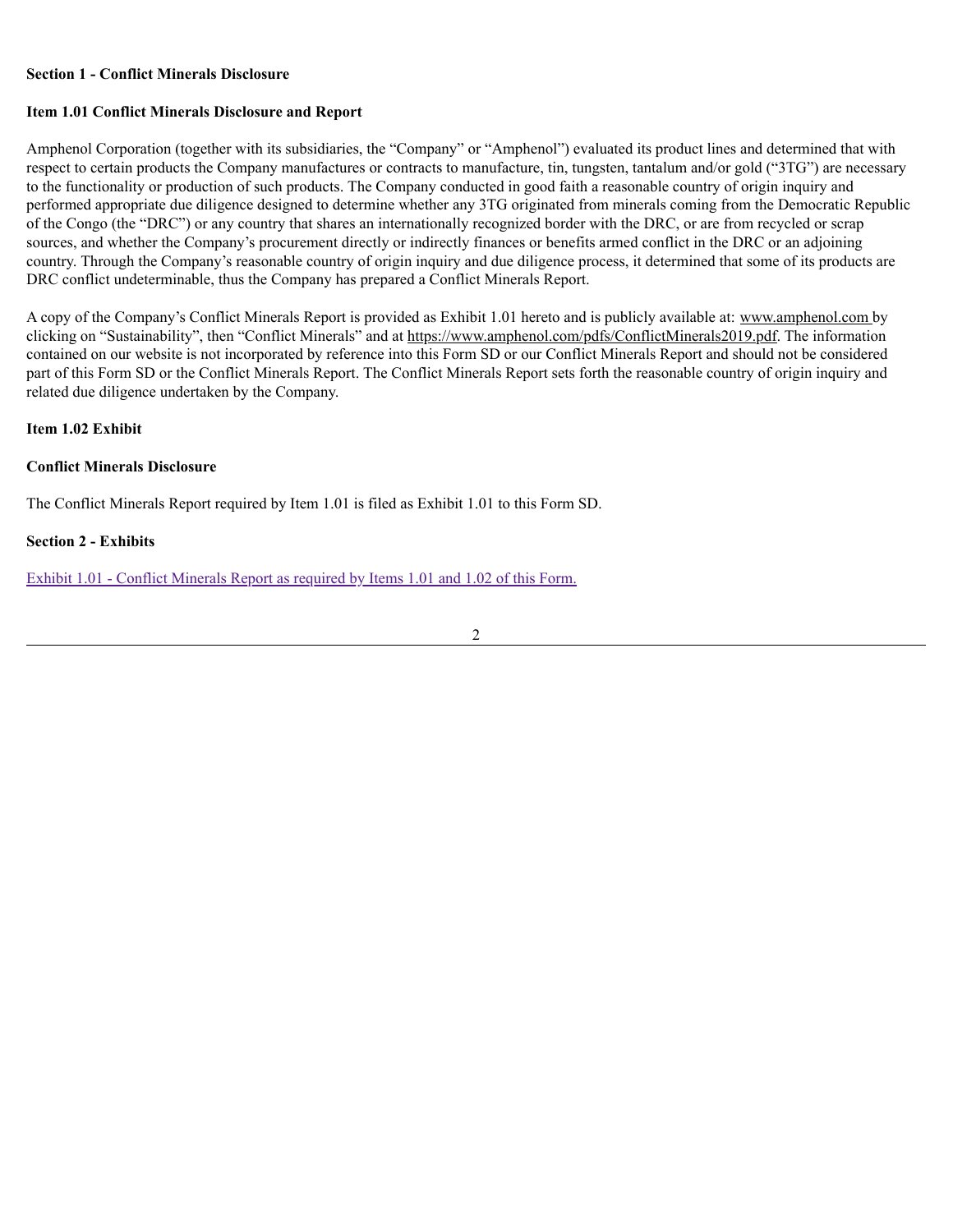# **EXHIBIT INDEX**

| <b>Exhibit Number</b> | <b>Description</b>                                                                      |
|-----------------------|-----------------------------------------------------------------------------------------|
| <u>1.01</u>           | Conflict Minerals Report for the reporting period January 1, 2019 to December 31, 2019. |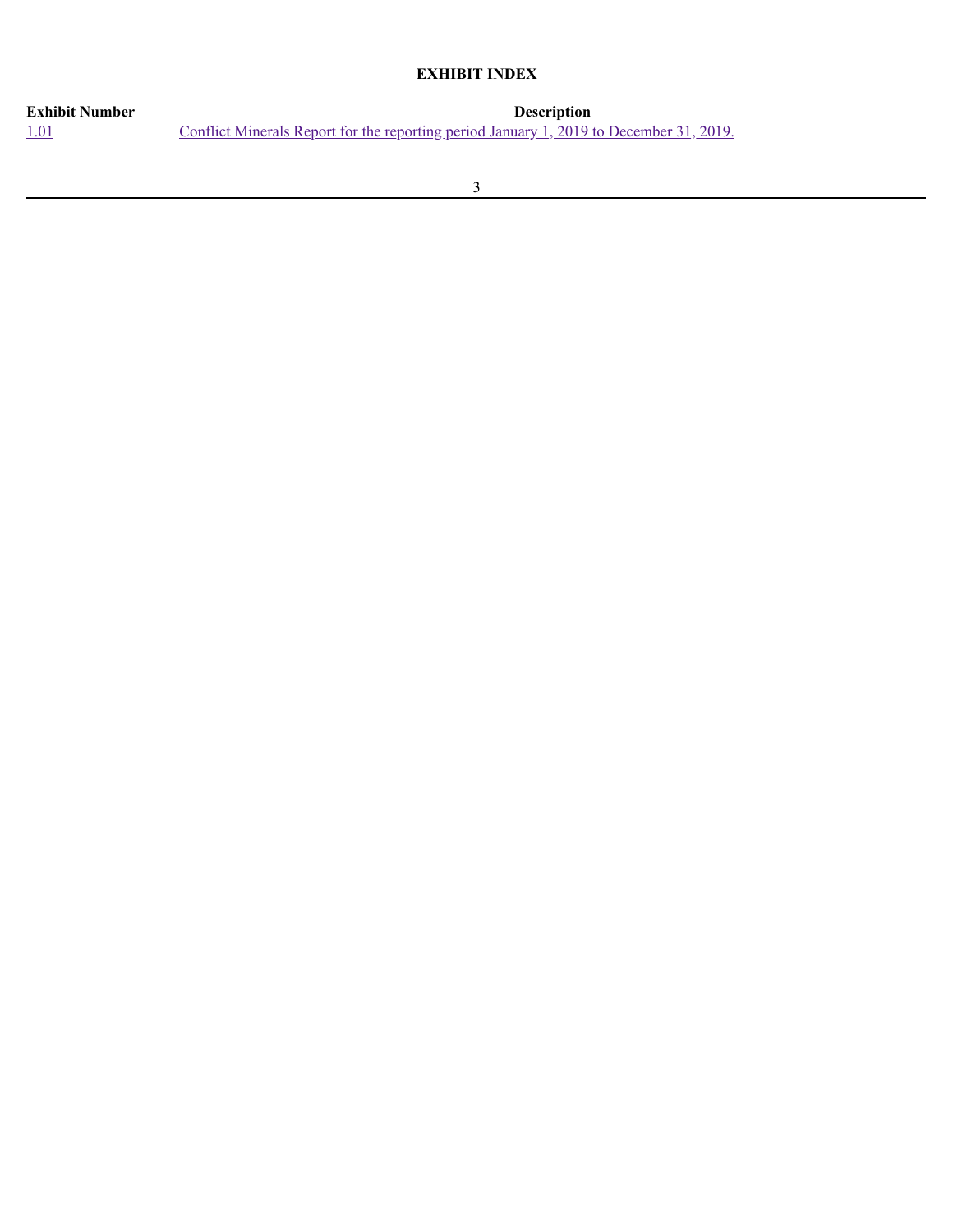#### **SIGNATURES**

Pursuant to the requirements of the Securities Exchange Act of 1934, the registrant has duly caused this report to be signed on its behalf by the duly authorized undersigned.

# AMPHENOL CORPORATION

/s/ R. Adam Norwitt

By: R. Adam Norwitt, President and CEO

Date: June 1, 2020

4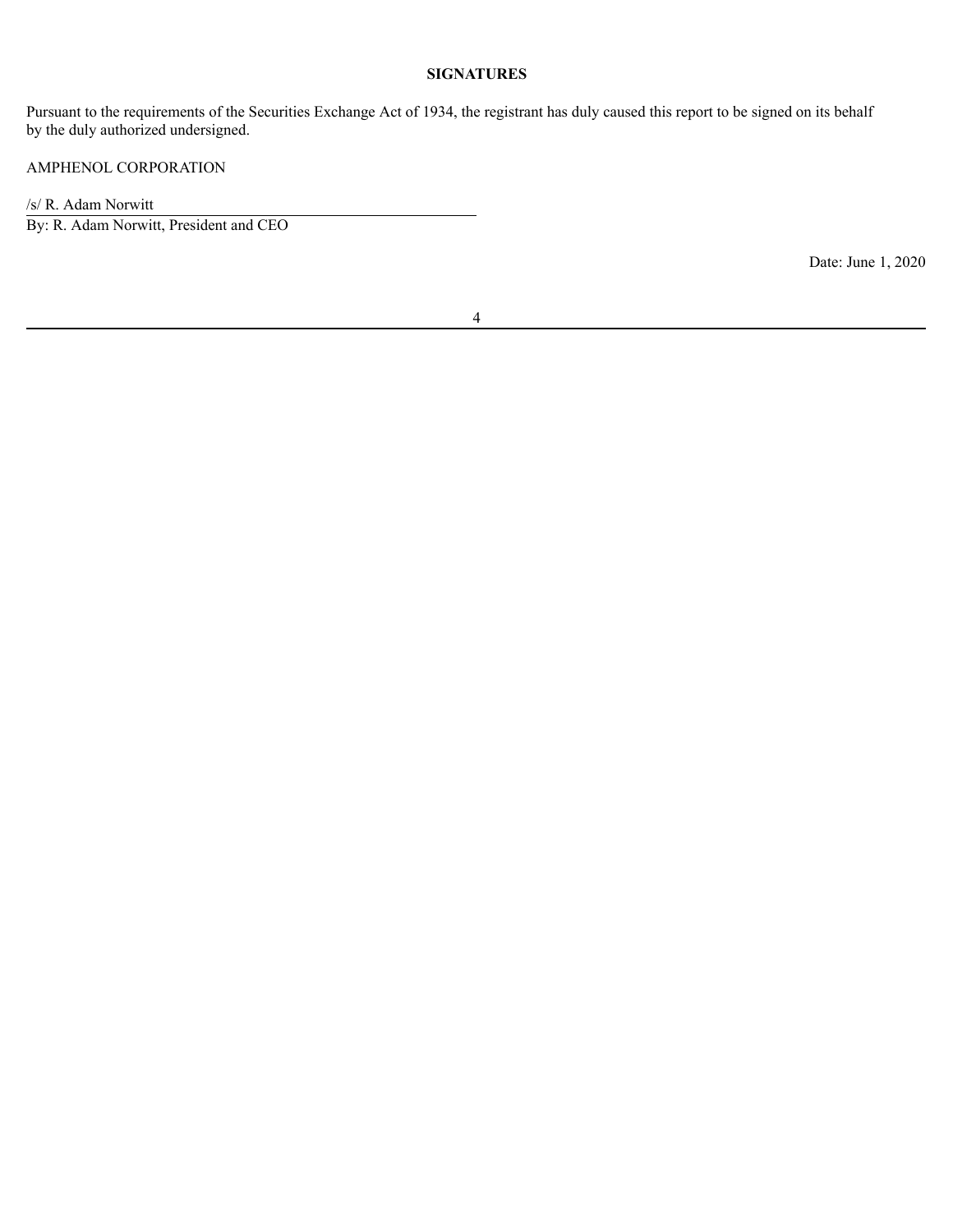## **Amphenol Corporation Conflict Minerals Report For The Year Ended December 31, 2019**

This report (this "Conflict Minerals Report") for the year ended December 31, 2019 is presented to comply with Rule 13p-1 under the Securities Exchange Act of 1934, as amended, and Form SD (collectively, the "Rule"). The Rule was adopted by the Securities and Exchange Commission (the "SEC") to implement reporting and disclosure requirements related to certain minerals as directed by the Dodd-Frank Wall Street Reform and Consumer Protection Act of 2010 (the "Dodd-Frank Act"). The Rule imposes certain reporting obligations on SEC registrants, like Amphenol Corporation (together with its subsidiaries, the "Company", "Amphenol" "us" or "we"), whose manufactured products contain certain minerals or their derivatives which are necessary to the functionality or production of their products. These minerals include cassiterite, columbite-tantalite, gold, wolframite, and their derivatives, which are limited to tin, tantalum, tungsten, and gold ("3TG" or "conflict minerals") for the purposes of this assessment. These reporting obligations apply to registrants regardless of the geographic origin of the 3TG and whether or not they fund armed conflict in the Democratic Republic of the Congo (the "DRC") or an adjoining country (together with the DRC, the "Covered Countries" or the "Conflict Region").

This Conflict Minerals Report is not audited.

This Conflict Minerals Report has been prepared by management of the Company. The information includes the activities of all majority-owned subsidiaries.

1. Company Overview

Amphenol is one of the world's largest designers, manufacturers and marketers of electrical, electronic and fiber optic connectors, and interconnect systems, antennas, sensors and sensor-based products and coaxial and high-speed specialty cable. Amphenol designs, manufactures and assembles its products at facilities in the Americas, Europe, Asia, Australia and Africa and sells its products through its own global sales force, independent representatives and a global network of electronics distributors. Amphenol has a diversified presence as a leader in certain markets including: automotive, broadband communications, commercial aerospace, industrial, information technology and data communications, military, mobile devices and mobile networks. Amphenol Corporation was incorporated in Delaware in 1986, but certain businesses now part of the Company have had operations since prior to 1900. Our principal executive offices are located at 358 Hall Avenue, Wallingford, Connecticut, 06492.

2. Conflict Minerals Philosophy and Guidelines

Our initial conflict minerals policy was crafted in 2010. The key principles guiding the Company's conflict minerals philosophy and the guidelines pursuant to which the Company's current conflict minerals program was established are expressed in two documents as modified and updated from time-to-time: (i) the Product Stewardship Policy — Conflict Minerals; and (ii) The Amphenol Corporation Code of Business Conduct and Ethics. Text from the relevant portions of these documents is set forth below:

(a) Product Stewardship Policy — Conflict Minerals

## **PURPOSE**

To outline Amphenol Corporation's practices regarding the sourcing of Conflict Minerals as well as the verification of such practices.

#### **SCOPE**

This policy applies to all employees of Amphenol Corporation ("Amphenol" or the "Company") and its subsidiaries and affiliates. Amphenol will, as far as it is reasonably practicable, ensure that the Company's activities, and those of its suppliers and sub-contractors, will comply with this policy.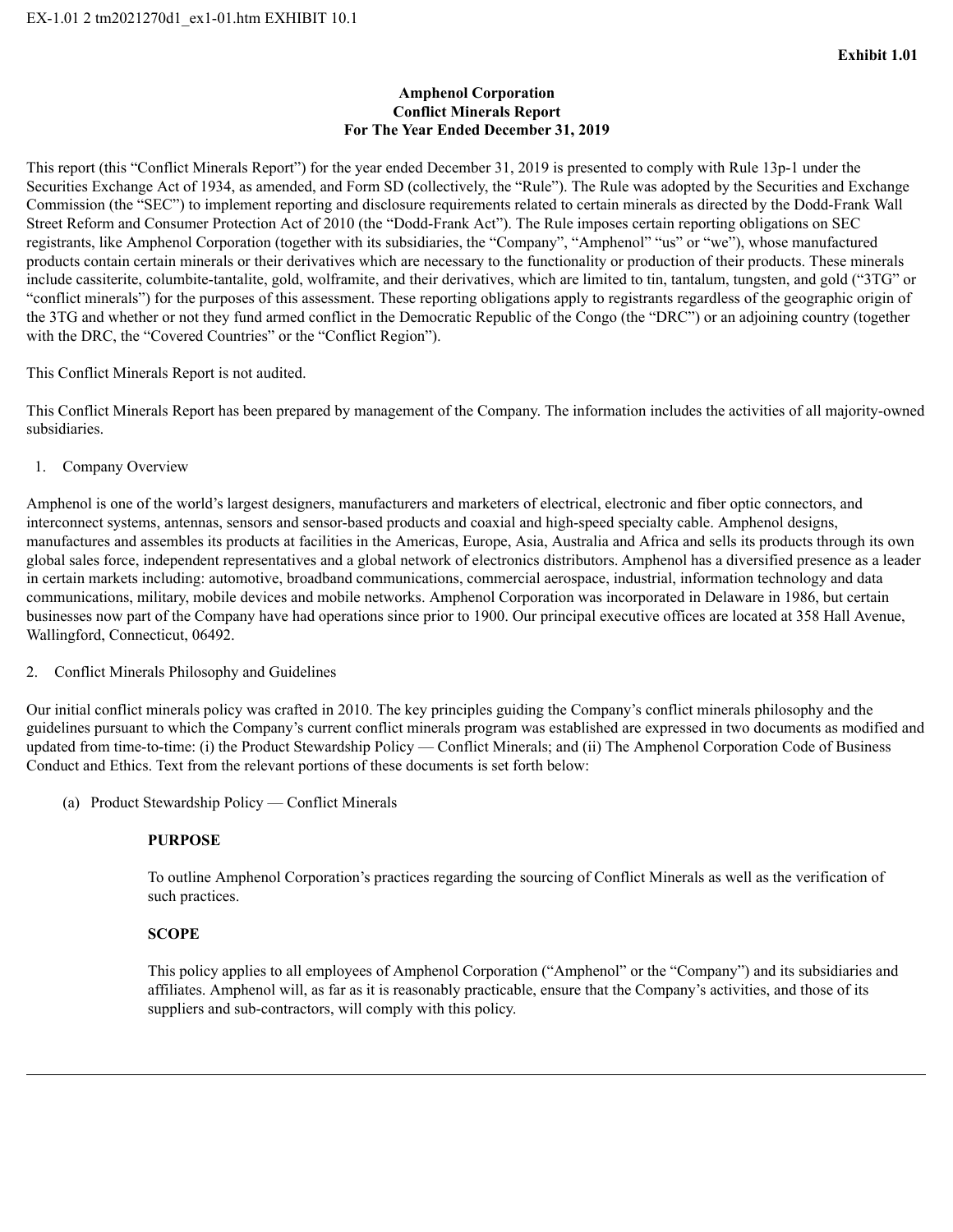# **POLICY**

Amphenol is committed to implementing programs and practices that promote environmental sustainability and social responsibility, while continually improving product quality and reliability. To that end, Amphenol is committed to ensuring its products are "DRC conflict-free", that is, they do not contain metals derived from "conflict minerals" columbite-tantalite (tantalum), cassiterite (tin), gold, wolframite (tungsten) - which directly or indirectly finance or benefit armed groups through mining or mineral trading in the Democratic Republic of the Congo (DRC) or an adjoining country.

In carrying out this policy, Amphenol will implement programs and practices that, wherever practicable:

- preclude the sourcing of conflict minerals from facilities in the DRC or adjoining countries that have not been certified as conflict-free
- ensure that its suppliers have procedures in place to demonstrate and verify continuing conformance to this principle
- audit its suppliers for the continued accuracy of those verifications
- maintain records of verifications for both internal and/or external audit
- assign internal roles and responsibilities and provide appropriate staff training to manage program
- communicate the Company's efforts to stakeholders

All Amphenol managers, employees, partners and suppliers are expected to adhere to the spirit as well as the letter of this policy.

### **IMPLEMENTATION**

The senior executive responsible for each local operating unit is ultimately responsible for stewardship of the products made there and shall:

- provide appropriate staffing and assign internal roles and responsibilities to manage the Product Stewardship — Conflict Minerals Program
- maintain an awareness of and familiarity with regional, national and multi-national (e.g., European Union) statutes, regulations, directives and criteria applicable to the operation
- develop and implement programs and procedures necessary to carry out this policy, addressing existing and new product lines
- provide training to all affected employees of the requirements of this policy and the implementation of its programs and procedures. In particular, those personnel who interface with Amphenol's customers (e.g., sales and marketing, product designers, quality assurance staff) should be familiar with all material aspects of this program
- maintain an adequate, verifiable database, consistent with the products being manufactured at a local operating unit, to facilitate transfer of information to customers and other stakeholders

The Company reserves the right to unilaterally terminate, suspend or amend this policy at any time.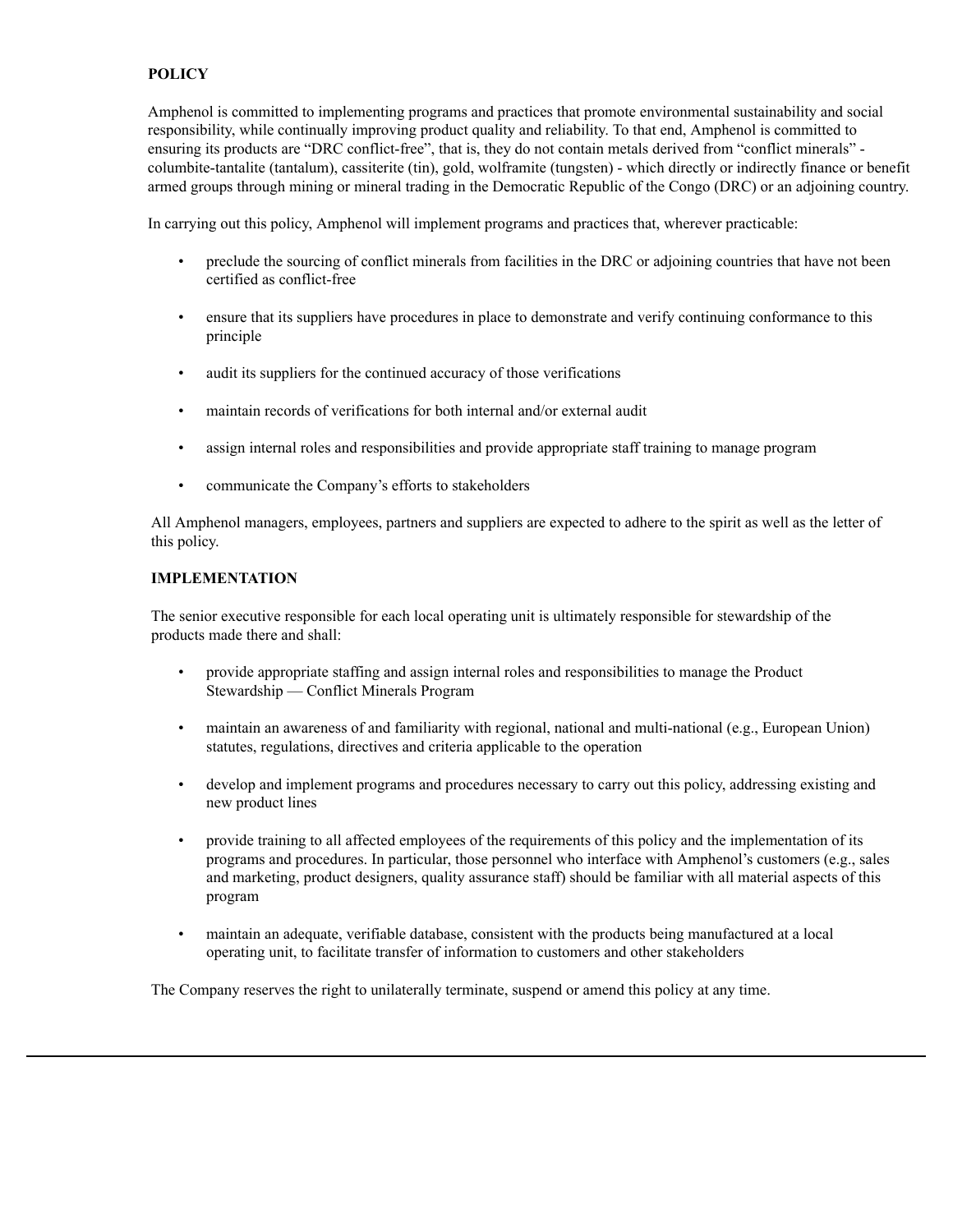(b) Section 12 of the Amphenol Corporation Code of Business Conduct and Ethics reads as follows:

## CONFLICT MINERALS

The ores from which gold, tantalum, tin and tungsten are derived, that come from the Democratic Republic of the Congo and adjoining nearby countries (including Angola, Burundi, Central African Republic, The Republic of the Congo, Rwanda, South Sudan, Tanzania, Uganda, and Zambia), which support the on-going conflicts in that region, are referred to herein as Conflict Minerals. It is believed that the proceeds of mining Conflict Minerals may contribute to armed conflict and human rights abuses. In support of initiatives to cut financing for this armed conflict and human rights abuses and in compliance with the regulations applicable to publicly traded companies, Amphenol has implemented programs and practices that are intended to:

- Confirm with reasonable certainty that the gold, tantalum, tin and tungsten purchased from suppliers and used in its products are not derived from Conflict Minerals
- Maintain, as necessary and appropriate, records of supplier verifications for both internal and/or external audit
- Assign internal roles and responsibilities and provide appropriate staff training to manage these programs and practices
- Communicate the Company's efforts, as necessary and appropriate, to stakeholders

## 3. Commitment

We have developed a process and implemented a strategy to support the objectives of the Rule and our policy. Our commitment includes:

- Developing policies and processes toward precluding the use of 3TG necessary to the functionality or production of our product(s) that finance or benefit armed groups in the Conflict Region.
- Encouraging suppliers whose products contain 3TG to establish policies, due diligence frameworks, and management systems consistent with the Organisation for Economic Co-operation and Development ("OECD") Due Diligence Guidance for Responsible Supply Chains of Minerals from Conflict-Affected and High Risk-Areas that are designed to accomplish these goals, and requiring their suppliers to do the same.

Amphenol believes in establishing and maintaining long-term relationships with suppliers whenever possible. However, if we determine that any supplier is, or a reasonable risk exists that such supplier may be, violating this policy, we will require the supplier to commit to, devise and undertake suitable corrective action to move to a conflict-free source. If suitable action is not taken, we will look to alternative sources for the product. Amphenol's efforts are not to ban procurement of 3TG from the DRC and adjoining countries, but to assure 3TG procurement from responsible sources in the region. If we determine that any of the components of our products contain 3TG from a mine or facility in the Conflict Region that is not conflict-free, we will work towards transitioning to components and materials that are conflict-free.

In 2019, we completed the Company-wide implementation of the Gensuite software to enhance our ability to capture and analyze relevant information regarding our 3TG supply chain. In 2020, we will further refine our capabilities with Gensuite by conducting advanced training with our reporting operations and updating data acceptance criteria within the software platform. Furthermore, in 2020 we will conduct an inaugural supply-chain assessment for cobalt.

## 4. Supply Chain Overview

Amphenol has a complex, broad and dynamic supply chain. In many cases, the presence of 3TG in our supply chain is obvious, particularly in the case of raw materials. Nevertheless, we performed a comprehensive analysis of our product components and raw materials, and the role our suppliers serve in both our manufacturing and product delivery processes. Through this analysis we determined that many contain 3TG, triggering obligations under the Rule. We also determined that 3TG is a small portion of overall materials content. We don't source directly from mines, smelters or refiners. Rather, in almost all cases we are many levels removed from the mines, smelters or refiners.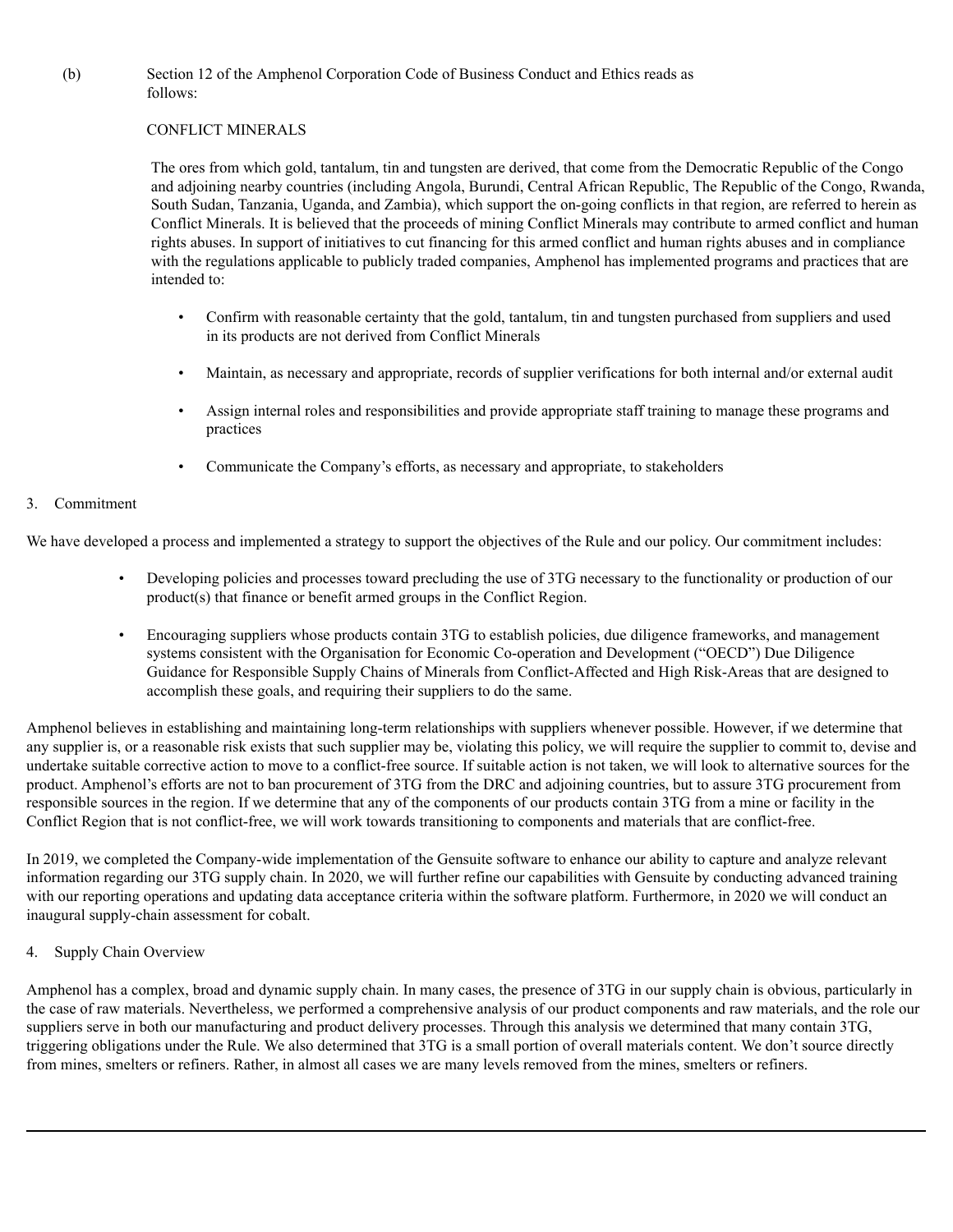# 5. Reasonable Country of Origin Inquiry and Due Diligence

Subsequent to its supply chain overview, the Company sought to determine whether its necessary 3TG originated in the Covered Countries. Amphenol's primary methodology to achieve this objective is to rely upon our direct and sub-tier suppliers to provide information on the origin of the 3TG contained in components and materials supplied to us.

We reached out to our suppliers that provide components or materials that are likely to contain 3TG. Initially we conducted supplier training designed to educate certain key suppliers regarding the relevant, emerging SEC requirements and Amphenol's expectations. We launched our conflict minerals communication survey to key suppliers in 2012. By 2014, our reasonable country of origin inquiry process had expanded such that we sought to reach all suppliers of components or materials containing 3TG in that year. This extensive process continued through 2019.

We aim to further develop transparency into our supply chain through our supply chain reasonable country of origin inquiry and due diligence processes, driving accountability within the supply chain by leveraging our compliance program, and continuing our supplier outreach efforts.

## 6. Process

(a) Design of Our Conflict Minerals Program and Description of the Investigative Process

Our conflict minerals compliance program together with our related investigative processes and efforts have been developed in conjunction with reference to the 3rd edition of the OECD Due Diligence Guidance for Responsible Supply Chains of Minerals from Conflict-Affected and High-Risk Areas (the "OECD Guidance") and the related supplements for gold and for tin, tantalum and tungsten.

Our conflict minerals compliance process included: the development of a Conflict Minerals Policy, establishment of governance structures with cross functional team members and senior executives, communication to, and engagement of, suppliers, due diligence compliance process and measurement, record keeping and escalation procedures. The measures discussed below are not all of the measures we took in furtherance of our conflict minerals compliance program or pursuant to the Rule and the OECD Guidance. In addition, some of the measures discussed below are not expressly provided for in the OECD Guidance.

(b) Internal Team

Amphenol has established a management system for complying with the Rule and implementing our compliance program. This management system operates within the Company's Corporate Sustainability Group and is currently led by our Director of Corporate Environmental, Health, Safety & Sustainability (EHSS) and includes a team of subject matter experts from relevant functions such as, legal, purchasing, quality assurance, corporate sustainability programs, manufacturing and environmental health and safety. The Director of Corporate EHSS acts as the conflict minerals program manager. Senior management is briefed about the process and results on a regular basis.

(c) Management Systems and Policies

As described above, Amphenol has included a provision in the Amphenol Corporation Code of Business Conduct and Ethics regarding Conflict Minerals. This provision is cited above and is also posted on our website at: www.amphenol.com, and can be found by clicking on "Investors", "Corporate Governance", "Governance Documents" and then "Code of Business Conduct and Ethics" and at https://s22.q4cdn.com/733286966/files/doc\_downloads/governance\_documents/conduct.pdf . The Product Stewardship Policy — Conflict Minerals also governs our conflict minerals approach. The information contained on our website is not incorporated by reference into this Conflict Minerals Report or our Form SD and should not be considered part of this Conflict Minerals Report or the Form SD.

(d) Reasonable Country of Origin Inquiry

Amphenol has a decentralized management structure designed to encourage local accountability and responsibility for management responsibilities. Pursuant to this structure, each local operating unit reports into a group management structure particular to a certain product line or market focus. In 2019, there were seven such operating groups, each led by a Group General Manager who reports to our Chief Executive Officer.

Each individual operating unit in the Company evaluated its product lines to determine whether it manufactured or contracted to manufacture products for which 3TG are necessary to functionality or production. Then, with respect to the related procurement of materials or components containing 3TG, each individual operating unit conducted its own reasonable country of origin inquiry ("RCOI"). Thus, each operating unit identified its suppliers, narrowed the group of relevant suppliers to those providing materials or supplies that could potentially contain 3TG, and then, utilizing the Gensuite platform and service, interfaced with those suppliers to conduct a RCOI. To assist with completion of this task, management and key product stewardship personnel of each of these groups were given RCOI materials prepared with reference to the OECD Guidance and we held internal training sessions delivered by the internal team regarding our RCOI process.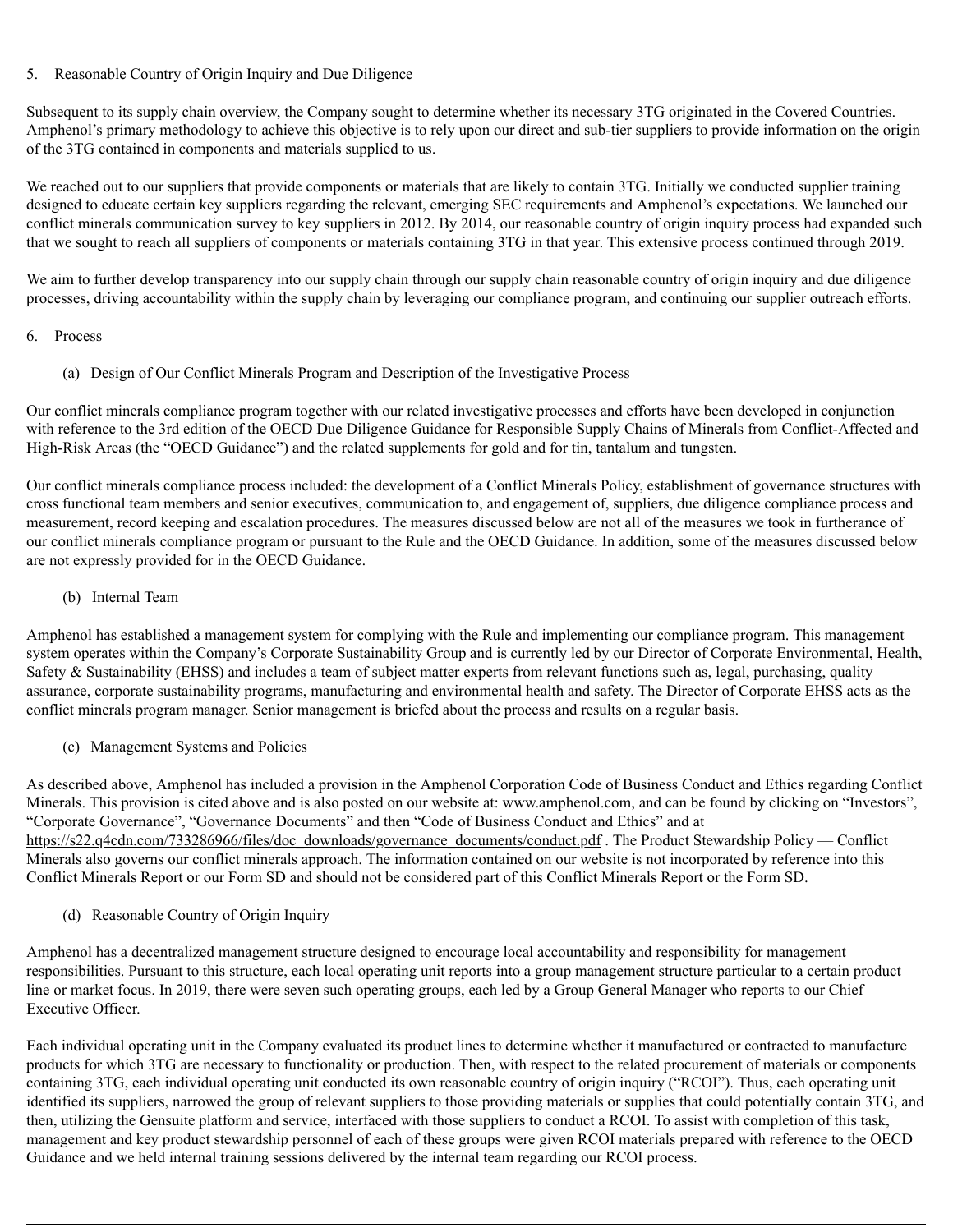The operating units conducted outreach, training, and an extensive surveying project of our supply chain utilizing the Conflict Minerals Reporting Template (CMRT). Each operating unit reported the results of its surveying project to group management. Group management then provided certificates to Amphenol headquarters with the results of their inquiries.

The supplier responses to our RCOI have been electronically archived. The operating units collectively identified 32,320 vendor identification codes, some of which are likely duplicative given the Company's decentralized management structure. Of these, they determined 6,275 to potentially be within the scope of our RCOI. Of these 6,275 suppliers potentially within the scope of the RCOI, the Company sent 6,873 requests for information and received 3,854 responses to our requests for information. Each local operating unit relied on these supplier's responses to provide us with information about the source of 3TG contained in the components supplied to us. Many of our direct suppliers are similarly reliant upon information provided by their suppliers.

# (e) Escalation Procedure

Our operating units have procedures to follow-up to identify and escalate any identified issues associated with non-responsiveness or problematic responses to our RCOI.

# (f) Maintain Records

Amphenol has established our compliance process and set forth documentation and record maintenance mechanisms to ensure the retaining of relevant documentation in an electronic database.

# (g) Due Diligence

Amphenol's due diligence efforts are not conducted at the operating unit level, but rather are conducted by headquarters representatives.

# 7. Results of RCOI and Due Diligence

Feedback from the processes described herein has allowed us to render the conclusions in this Conflict Minerals Report.

Through its good faith RCOI, and subsequent due diligence efforts, Amphenol has no reason to believe any of the 3TG necessary to the functionality or production of its products is financing or benefiting armed conflict in the DRC or its adjoining countries, but is not able to conclude with certainty that all of the products we sell that contain 3TG are conflict-free. We have reached this conclusion because we have been unable to determine the origin of at least a portion of the 3TG used in some of our products. Based on data gathered by our RCOI, certain information about smelters/refiners and countries of origin in our supply chain is listed in Annexes I and II.

In the course of our RCOI and related due diligence, Amphenol has determined that certain elements of our supply chain originate in the Conflict Region. These findings were escalated in compliance with our due diligence escalation procedure. Through this process we learned that a portion of our feedstock and component materials contained gold, tantalum or tin which originated from the Conflict Region. Through diligence and further inquiry, we concluded that KEMET Blue Metals, Malaysia Smelting Corporation, Thaisarco and Luna Smelter, Ltd., have been audited and conform to the Responsible Minerals Initiative's Responsible Minerals Assurance Process (RMAP). African Gold Refinery is an eligible gold refiner engaged in the RMAP, but has not yet been audited.

## 8. Due Diligence Risk Mitigation and Maturation

As we move towards enhancing our due diligence program, we intend to continue to mitigate possible risk that the necessary 3TG in our products could benefit armed groups in the Conflict Region. In furtherance of this goal, the Company has continued to increase the resources committed to supply chain due diligence efforts. We strive to enhance supplier communication, engage with certain suppliers to build supplier capability for conflict minerals supply chain traceability, and communicate training and escalation processes to improve due diligence data accuracy and completion. To the extent we were to discover that any of our suppliers are sourcing from smelters or refiners that support conflict, Amphenol will work toward using alternate sources within a reasonable time frame.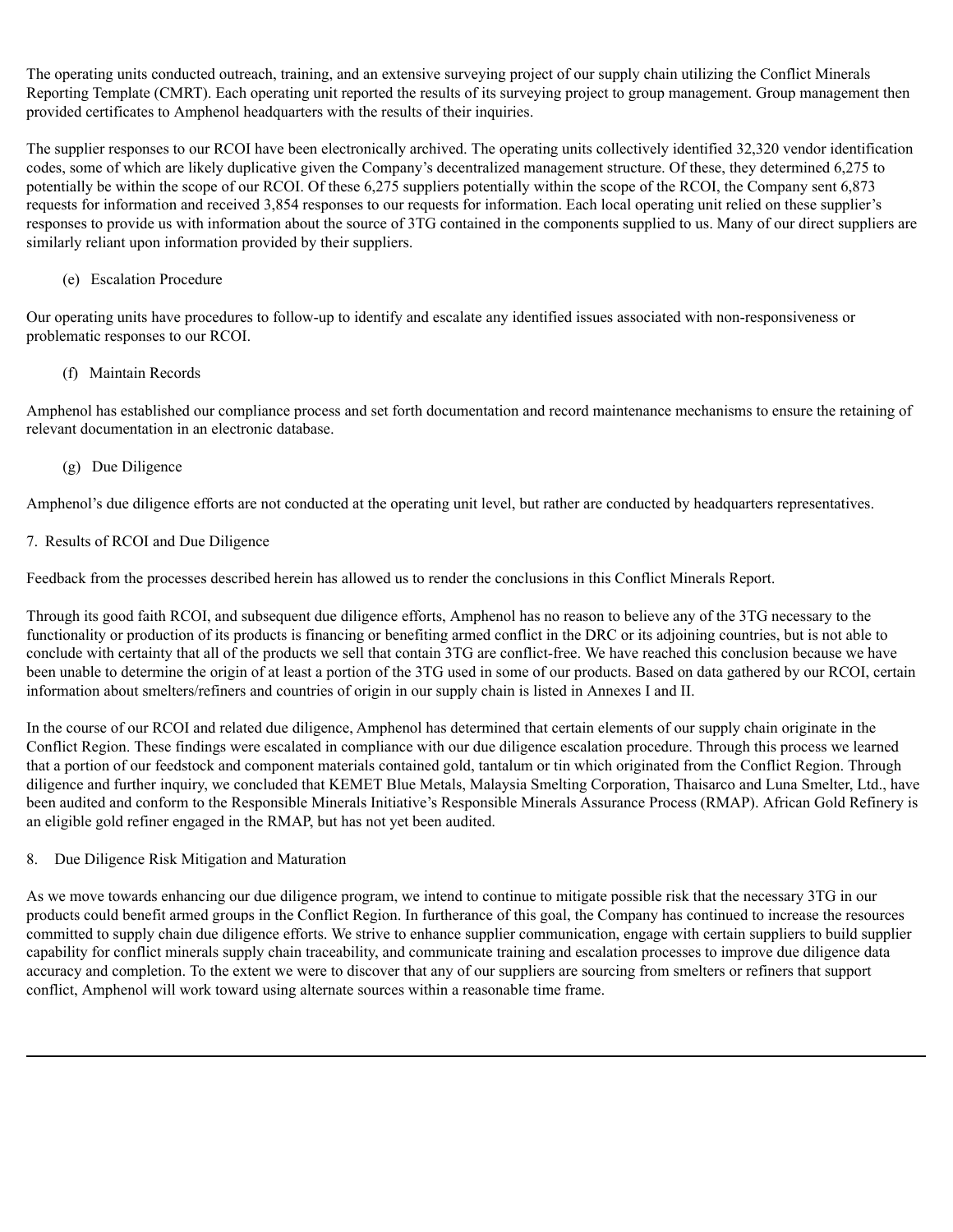## 9. Identify and Assess Risk in the Supply Chain

Because of our size, the breadth and complexity of the raw materials and components used in our products, and the constant evolution of our supply chain, identifying actors upstream from our direct suppliers is a challenge. The Company will continue to seek to identify cost effective methodologies and to monitor practices used by other companies and industry associations to enhance visibility to subsequent tiers of the supply chain.

# 10. Audit of Supply Chain Due Diligence

Amphenol does not have a direct relationship with 3TG smelters and refiners, nor do we perform direct audits of these entities that provide our supply chain the 3TG. However, we do utilize information made available by and rely upon industry efforts to influence smelters and refineries to become audited and compliant through the Responsible Minerals Initiative's Responsible Minerals Assurance Process, of which Amphenol is a member company.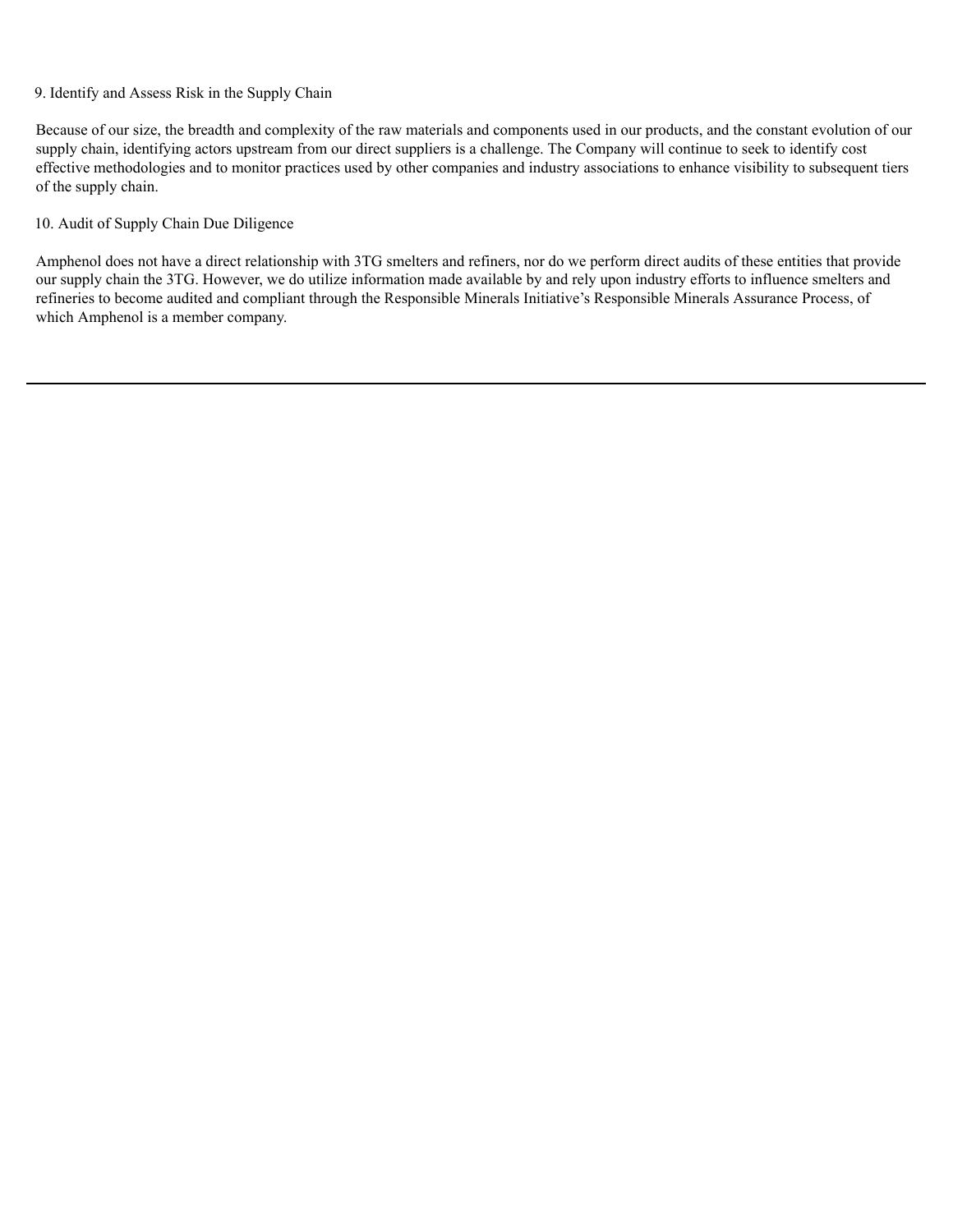### **ANNEX I**

# Smelters or Refiners (SOR) in Amphenol Corporation's Supply Chain as of December 31, 2019 based on our RCOI

The SORs represent validated facilities in which conflict minerals may be processed into 3TG necessary to the functionality or production of Amphenol products.

| <b>Mineral</b> | <b>Smelter or Refiner Name</b>                                | <b>Smelter or Refiner</b><br><b>Country Location</b> |
|----------------|---------------------------------------------------------------|------------------------------------------------------|
| Gold           | <b>Advanced Chemical Company</b>                              | <b>United States</b>                                 |
| Gold           | African Gold Refinery                                         | Uganda                                               |
|                | Aida Chemical Industries Co., Ltd.                            | Japan                                                |
| Gold           | Al Etihad Gold Refinery DMCC                                  | <b>United Arab Emirates</b>                          |
| Gold           | Al Ghaith Gold                                                |                                                      |
| Gold           |                                                               | United Arab Emirates                                 |
| Gold           | Allgemeine Gold-und Silberscheideanstalt A.G.                 | Germany                                              |
| Gold           | Almalyk Mining and Metallurgical Complex (AMMC)               | Uzbekistan                                           |
| Gold           | AngloGold Ashanti Corrego do Sitio Mineracao                  | <b>Brazil</b>                                        |
| Gold           | Argor-Heraeus S.A.                                            | Switzerland                                          |
| Gold           | <b>ARY Aurum Plus</b>                                         | United Arab Emirates                                 |
| Gold           | Asahi Pretec Corp.                                            | Japan                                                |
| Gold           | Asahi Refining Canada Ltd.                                    | Canada                                               |
| Gold           | Asahi Refining USA Inc.                                       | <b>United States</b>                                 |
| Gold           | Asaka Riken Co., Ltd.                                         | Japan                                                |
| Gold           | Atasay Kuyumculuk Sanayi Ve Ticaret A.S.                      | Turkey                                               |
| Gold           | AU Traders and Refiners                                       | South Africa                                         |
| Gold           | Aurubis AG                                                    | Germany                                              |
| Gold           | <b>Bangalore Refinery</b>                                     | India                                                |
| Gold           | Bangko Sentral ng Pilipinas (Central Bank of the Philippines) | Philippines                                          |
| Gold           | <b>Boliden AB</b>                                             | Sweden                                               |
| Gold           | C. Hafner GmbH + Co. KG                                       | Germany                                              |
| Gold           | Caridad                                                       | Mexico                                               |
| Gold           | CCR Refinery - Glencore Canada Corporation                    | Canada                                               |
| Gold           | Cendres + Metaux S.A.                                         | Switzerland                                          |
| Gold           | CGR Metalloys Pvt Ltd.                                        | India                                                |
| Gold           | Chimet S.p.A.                                                 | Italy                                                |
| Gold           | Chugai Mining                                                 | Japan                                                |
| Gold           | Colonial Metals, Inc.                                         | <b>United States</b>                                 |
| Gold           | Daye Non-Ferrous Metals Mining Ltd.                           | China                                                |
| Gold           | Degussa Sonne / Mond Goldhandel GmbH                          | Germany                                              |
| Gold           | Dijllah Gold Refinery FZC                                     | <b>United Arab Emirates</b>                          |
| Gold           | DODUCO Contacts and Refining GmbH                             | Germany                                              |
| Gold           | Dowa                                                          | Japan                                                |
| Gold           | DS PRETECH Co., Ltd.                                          | Republic of Korea                                    |
| Gold           | DSC (Do Sung Corporation)                                     | Republic of Korea                                    |
| Gold           | Eco-System Recycling Co., Ltd. East Plant                     | Japan                                                |
| Gold           | <b>Emirates Gold DMCC</b>                                     | <b>United Arab Emirates</b>                          |
| Gold           | Fidelity Printers and Refiners Ltd.                           | Zimbabwe                                             |
| Gold           | Fujairah Gold FZC                                             | <b>United Arab Emirates</b>                          |
| Gold           | GCC Gujrat Gold Centre Pvt. Ltd.                              | India                                                |
| Gold           | Geib Refining Corporation                                     | <b>United States</b>                                 |
| Gold           | Gold Coast Refinery                                           | Ghana                                                |
| Gold           | Gold Refinery of Zijin Mining Group Co., Ltd.                 | China                                                |
| Gold           | Great Wall Precious Metals Co., Ltd. of CBPM                  | China                                                |
| Gold           | Guangdong Hua Jian Trade Co., Ltd.                            | China                                                |
| Gold           | Guangdong Jinding Gold Limited                                | China                                                |
| Gold           | Guangdong Jinxian Gaoxin Cai Liao Gong Si                     | China                                                |
|                |                                                               |                                                      |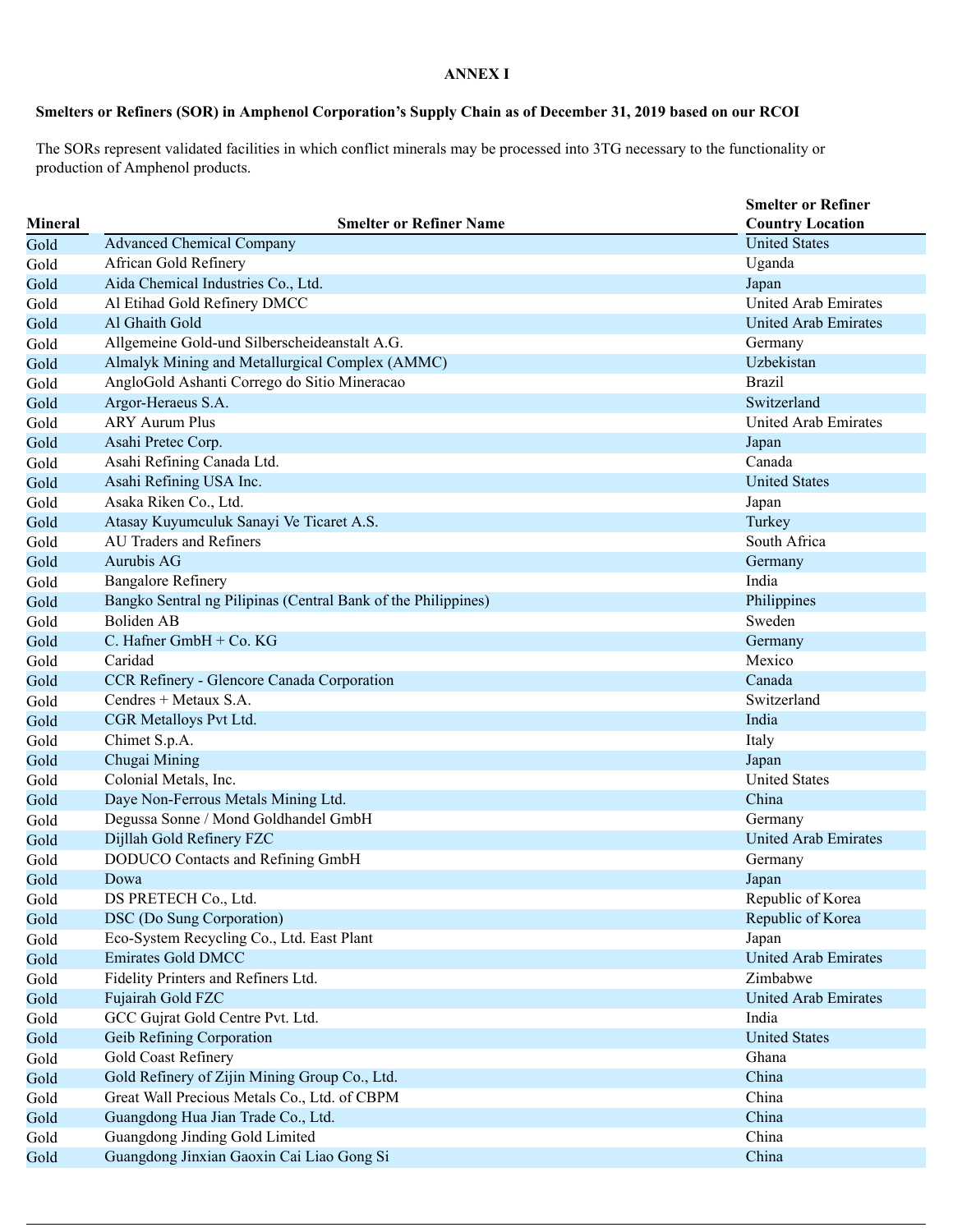| Gold | Guoda Safina High-Tech Environmental Refinery Co., Ltd.         | China                     |
|------|-----------------------------------------------------------------|---------------------------|
| Gold | Hang Seng Technology                                            | China                     |
| Gold | Hangzhou Fuchunjiang Smelting Co., Ltd.                         | China                     |
| Gold | Heimerle + Meule GmbH                                           | Germany                   |
| Gold | Henan Yuguang Gold & Lead Co., Ltd.                             | China                     |
| Gold | Heraeus Metals Hong Kong Ltd.                                   | China                     |
| Gold | Heraeus Precious Metals GmbH & Co. KG                           | Germany                   |
| Gold | Hetai Gold Mineral Guangdong Co., Ltd.                          | China                     |
| Gold | Hunan Chenzhou Mining Co., Ltd.                                 | China                     |
| Gold | Hunan Guiyang yinxing Nonferrous Smelting Co., Ltd.             | China                     |
| Gold | Hung Cheong Metal Manufacturing Limited                         | China                     |
| Gold | HwaSeong CJ CO., LTD.                                           | Republic of Korea         |
| Gold | Inner Mongolia Qiankun Gold and Silver Refinery Share Co., Ltd. | China                     |
| Gold | <b>International Precious Metal Refiners</b>                    | United Arab Emirates      |
| Gold | Ishifuku Metal Industry Co., Ltd.                               | Japan                     |
| Gold | Istanbul Gold Refinery                                          | Turkey                    |
| Gold | Italpreziosi                                                    | Italy                     |
| Gold | Japan Mint                                                      | Japan                     |
| Gold | Jiangxi Copper Co., Ltd.                                        | China                     |
| Gold | Jin Jinyin Refining Co., Ltd.                                   | China                     |
| Gold | Jinlong Copper Co., Ltd.                                        | China                     |
| Gold | JSC Ekaterinburg Non-Ferrous Metal Processing Plant             | <b>Russian Federation</b> |
| Gold | <b>JSC</b> Uralelectromed                                       | Russian Federation        |
| Gold | JX Nippon Mining & Metals Co., Ltd.                             | Japan                     |
| Gold | Kaloti Precious Metals                                          | United Arab Emirates      |
| Gold | Kazakhmys Smelting LLC                                          | Kazakhstan                |
| Gold | Kazzinc                                                         | Kazakhstan                |
| Gold | Kennecott Utah Copper LLC                                       | <b>United States</b>      |
| Gold | KGHM Polska Miedz Spolka Akcyjna                                | Poland                    |
| Gold | Kojima Chemicals Co., Ltd.                                      | Japan                     |
| Gold | Korea Zinc Co., Ltd.                                            | Republic of Korea         |
| Gold | Kosak Seiren                                                    | Japan                     |
| Gold | Kyrgyzaltyn JSC                                                 | Kyrgyzstan                |
| Gold | Kyshtym Copper-Electrolytic Plant ZAO                           | <b>Russian Federation</b> |
| Gold | L'azurde Company For Jewelry                                    | Saudi Arabia              |
| Gold | Lingbao Gold Co., Ltd.                                          | China                     |
| Gold | Lingbao Jinyuan Tonghui Refinery Co., Ltd.                      | China                     |
| Gold | L'Orfebre S.A.                                                  | Andorra                   |
| Gold | LS-NIKKO Copper Inc.                                            | Republic of Korea         |
| Gold | LT Metal Ltd.                                                   | Republic of Korea         |
| Gold | Luoyang Zijin Yinhui Gold Refinery Co., Ltd.                    | China                     |
| Gold | <b>Marsam Metals</b>                                            | <b>Brazil</b>             |
| Gold | Materion                                                        | <b>United States</b>      |
| Gold | Matsuda Sangyo Co., Ltd.                                        | Japan                     |
| Gold | Metalor Technologies (Hong Kong) Ltd.                           | China                     |
| Gold | Metalor Technologies (Singapore) Pte., Ltd.                     | Singapore                 |
| Gold | Metalor Technologies (Suzhou) Ltd.                              | China                     |
| Gold | Metalor Technologies S.A.                                       | Switzerland               |
| Gold | Metalor USA Refining Corporation                                | <b>United States</b>      |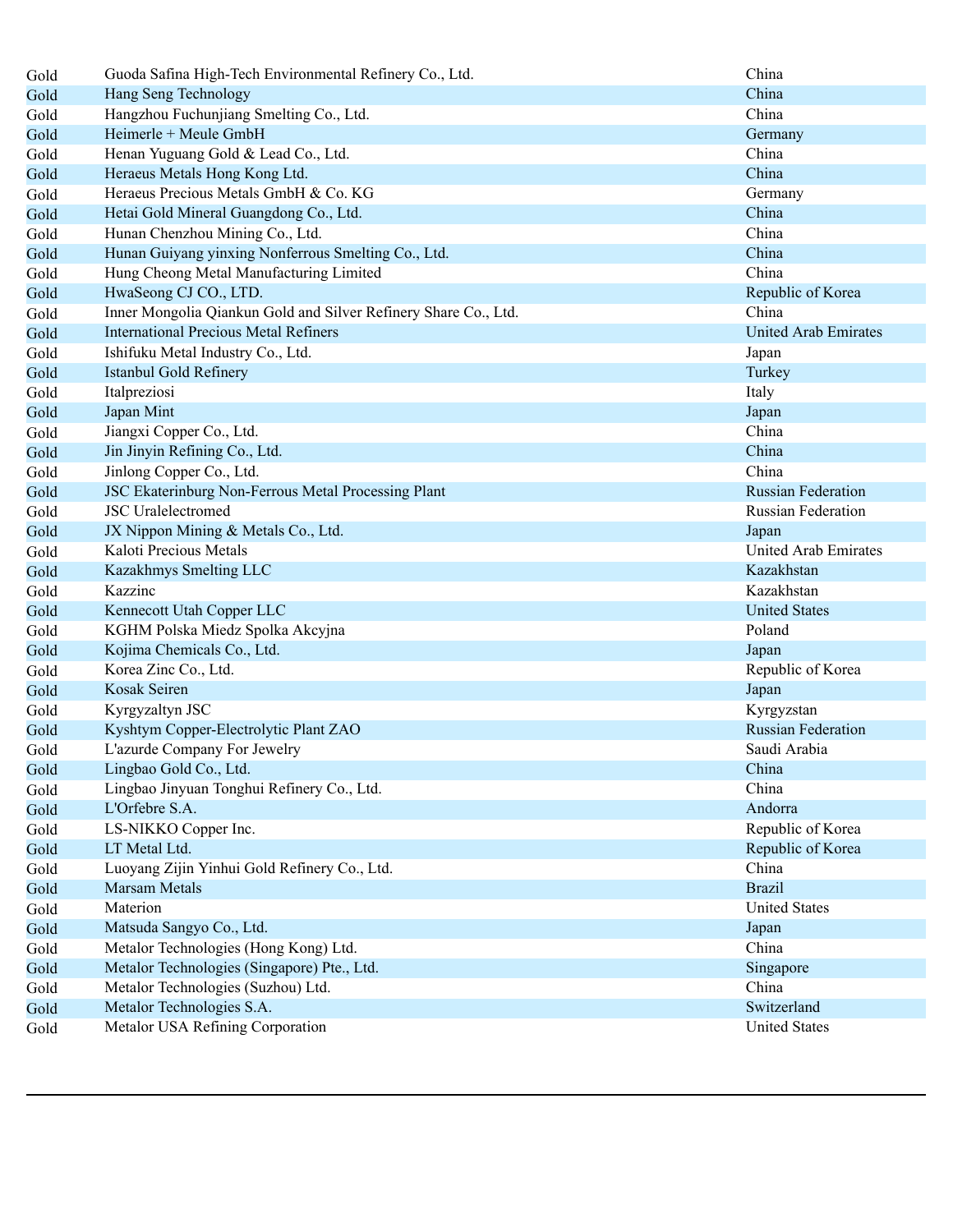| Gold | Metalurgica Met-Mex Penoles S.A. De C.V.                                    | Mexico                    |
|------|-----------------------------------------------------------------------------|---------------------------|
| Gold | Mitsubishi Materials Corporation                                            | Japan                     |
| Gold | Mitsui Mining and Smelting Co., Ltd.                                        | Japan                     |
| Gold | MMTC-PAMP India Pvt., Ltd.                                                  | India                     |
| Gold | Modeltech Sdn Bhd                                                           | Malaysia                  |
| Gold | Morris and Watson                                                           | New Zealand               |
| Gold | Moscow Special Alloys Processing Plant                                      | <b>Russian Federation</b> |
| Gold | Nadir Metal Rafineri San. Ve Tic. A.S.                                      | Turkey                    |
| Gold | Nantong Yuan Electronic Material Co., Ltd.                                  | China                     |
| Gold | Navoi Mining and Metallurgical Combinat                                     | Uzbekistan                |
| Gold | NH Recytech Company                                                         | Republic of Korea         |
| Gold | Nihon Material Co., Ltd.                                                    | Japan                     |
| Gold | Nihon Superior Co., Ltd.                                                    | Japan                     |
| Gold | Nyrstar Metals                                                              | <b>United States</b>      |
| Gold | Ogussa Osterreichische Gold- und Silber-Scheideanstalt GmbH                 | Austria                   |
| Gold | Ohura Precious Metal Industry Co., Ltd.                                     | Japan                     |
| Gold | OJSC "The Gulidov Krasnoyarsk Non-Ferrous Metals Plant" (OJSC Krastsvetmet) | <b>Russian Federation</b> |
| Gold | <b>OJSC Novosibirsk Refinery</b>                                            | <b>Russian Federation</b> |
| Gold | PAMP S.A.                                                                   | Switzerland               |
| Gold | Pease & Curren                                                              | <b>United States</b>      |
| Gold | Penglai Penggang Gold Industry Co., Ltd.                                    | China                     |
| Gold | Planta Recuperadora de Metales SpA                                          | Chile                     |
| Gold | Precious Metals Sales Corp.                                                 | <b>United States</b>      |
| Gold | Prioksky Plant of Non-Ferrous Metals                                        | <b>Russian Federation</b> |
| Gold | PT Aneka Tambang (Persero) Tbk                                              | Indonesia                 |
| Gold | PX Precinox S.A.                                                            | Switzerland               |
| Gold | QG Refining, LLC                                                            | <b>United States</b>      |
| Gold | Rand Refinery (Pty) Ltd.                                                    | South Africa              |
| Gold | Refinery of Seemine Gold Co., Ltd.                                          | China                     |
| Gold | REMONDIS PMR B.V.                                                           | Netherlands               |
| Gold | Royal Canadian Mint                                                         | Canada                    |
| Gold | <b>SAAMP</b>                                                                | France                    |
| Gold | Sabin Metal Corp.                                                           | <b>United States</b>      |
| Gold | SAFINA A.S.                                                                 | Czech Republic            |
| Gold | Sai Refinery                                                                | India                     |
| Gold | <b>Samduck Precious Metals</b>                                              | Republic of Korea         |
| Gold | Samwon Metals Corp.                                                         | Republic of Korea         |
| Gold | SAXONIA Edelmetalle GmbH                                                    | Germany                   |
| Gold | SEMPSA Joyeria Plateria S.A.                                                | Spain                     |
| Gold | Shan Dong Huangjin                                                          | China                     |
| Gold | Shan Tou Shi Yong Yuan Jin Shu Zai Sheng Co., Ltd.                          | China                     |
| Gold | Shandong Hengbang Smelter Co., Ltd.                                         | China                     |
| Gold | Shandong Humon Smelting Co., Ltd.                                           | China                     |
| Gold | Shandong Middlings Jinye Group Co., Ltd.                                    | China                     |
| Gold | Shandong Tiancheng Biological Gold Industrial Co., Ltd.                     | China                     |
| Gold | Shandong Yanggu Xiangguang Co., Ltd.                                        | China                     |
| Gold | Shandong Zhaojin Gold & Silver Refinery Co., Ltd.                           | China                     |
| Gold | Shenzhen Heng Zhong Industry Co., Ltd.                                      | China                     |
| Gold | Shenzhen Zhonghenglong Real Industry Co., Ltd.                              | China                     |
| Gold | Sichuan Tianze Precious Metals Co., Ltd.                                    | China                     |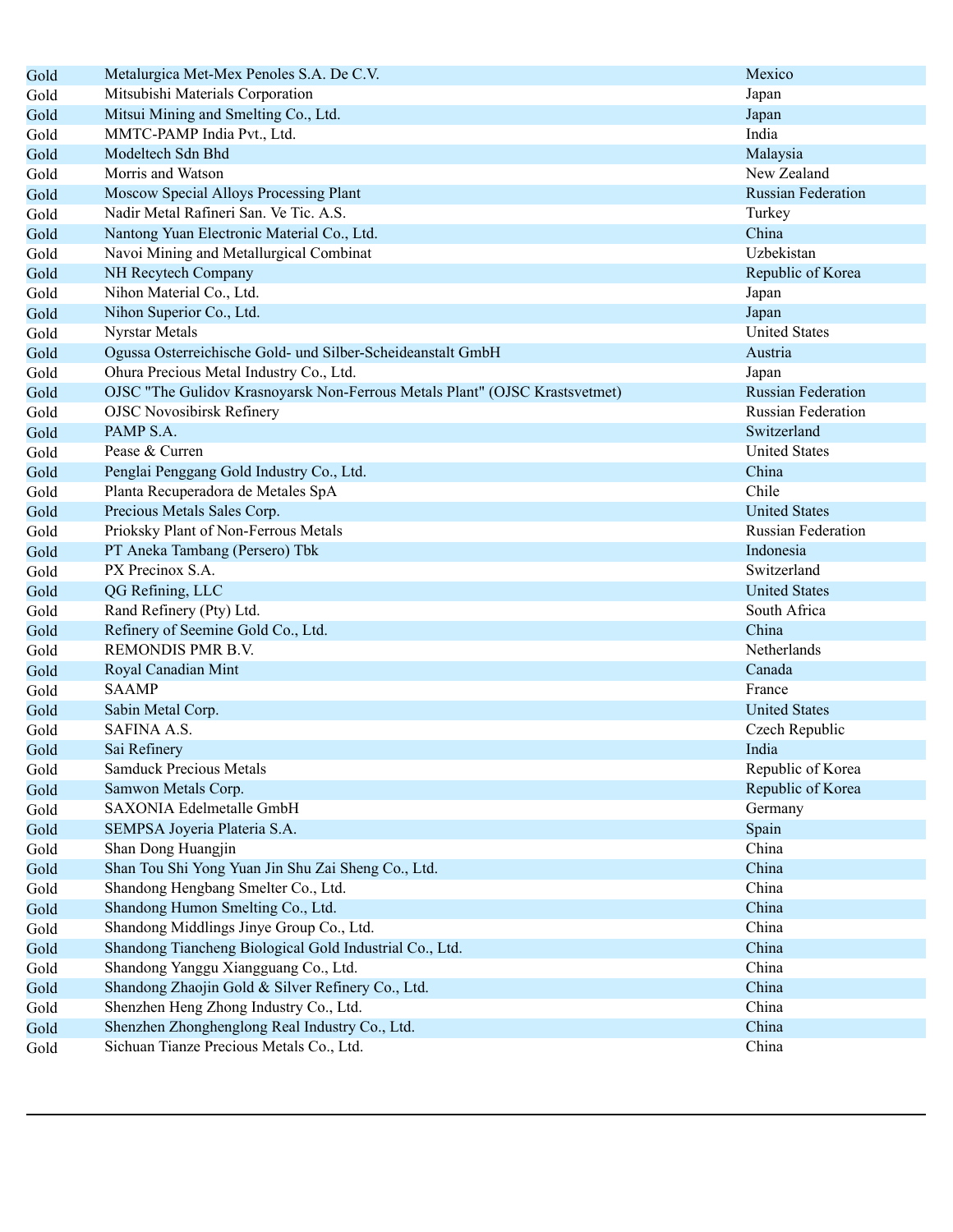| Gold     | Singway Technology Co., Ltd.                                         | Taiwan                    |
|----------|----------------------------------------------------------------------|---------------------------|
| Gold     | Sino-Platinum Metals Co., Ltd.                                       | China                     |
| Gold     | SOE Shyolkovsky Factory of Secondary Precious Metals                 | <b>Russian Federation</b> |
| Gold     | Solar Applied Materials Technology Corp.                             | Taiwan                    |
| Gold     | Sovereign Metals                                                     | India                     |
| Gold     | State Research Institute Center for Physical Sciences and Technology | Lithuania                 |
| Gold     | Sudan Gold Refinery                                                  | Sudan                     |
| Gold     | Sumitomo Metal Mining Co., Ltd.                                      | Japan                     |
| Gold     | Sundwiger Messingwerk GmbH & Co.KG                                   | Germany                   |
| Gold     | SungEel HiMetal Co., Ltd.                                            | Republic of Korea         |
| Gold     | Super Dragon Technology Co., Ltd.                                    | China                     |
| Gold     | T.C.A S.p.A                                                          | Italy                     |
| Gold     | Tanaka Kikinzoku Kogyo K.K.                                          | Japan                     |
| Gold     | The Refinery of Shandong Gold Mining Co., Ltd.                       | China                     |
| Gold     | Tokuriki Honten Co., Ltd.                                            | Japan                     |
| Gold     | Tongling Nonferrous Metals Group Co., Ltd.                           | China                     |
| Gold     | Tony Goetz NV                                                        | Belgium                   |
| Gold     | TOO Tau-Ken-Altyn                                                    | Kazakhstan                |
| Gold     | Torecom                                                              | Republic of Korea         |
| Gold     | Umicore Brasil Ltda.                                                 | <b>Brazil</b>             |
| Gold     | Umicore Precious Metals Thailand                                     | Thailand                  |
| Gold     | Umicore S.A. Business Unit Precious Metals Refining                  | Belgium                   |
| Gold     | United Precious Metal Refining, Inc.                                 | <b>United States</b>      |
| Gold     | Valcambi S.A.                                                        | Switzerland               |
| Gold     | Viagra Di precious metals (Zhaoyuan) Co., Ltd.                       | China                     |
| Gold     | WAM Technologies Taiwan Co., Ltd.                                    | Taiwan                    |
| Gold     | Western Australian Mint (T/a The Perth Mint)                         | Australia                 |
| Gold     | WIELAND Edelmetalle GmbH                                             | Germany                   |
| Gold     | <b>Wuzhong Group</b>                                                 | China                     |
| Gold     | Xiamen Honglu Tungsten Molybdenum Co., Ltd.                          | China                     |
| Gold     | Yamakin Co., Ltd.                                                    | Japan                     |
| Gold     | Yamamoto Precious Metal Co., Ltd.                                    | Japan                     |
| Gold     | Yokohama Metal Co., Ltd.                                             | Japan                     |
| Gold     | Yunnan Copper Industry Co., Ltd.                                     | China                     |
| Gold     | Zhaojinlifunoble metal (yantai) co., LTD.                            | China                     |
| Gold     | Zhe Jiang Guang Yuan Noble Metal Smelting Factory                    | China                     |
| Gold     | Zhongkuang Gold Industry Co., Ltd.                                   | China                     |
| Gold     | Zhongshan Hyper-Toxic Substance Monopolized Co., Ltd.                | China                     |
| Gold     | Zhongshan Poison Material Proprietary Co., Ltd.                      | China                     |
| Gold     | Zhongyuan Gold Smelter of Zhongjin Gold Corporation                  | China                     |
| Gold     | Zhuhai toxic materials Monopoly Ltd.                                 | China                     |
| Gold     | Zhuzhou Smelting Group Co., Ltd                                      | China                     |
| Tantalum | Asaka Riken Co., Ltd.                                                | Japan                     |
| Tantalum | Changsha South Tantalum Niobium Co., Ltd.                            | China                     |
| Tantalum | CP Metals Inc.                                                       | <b>United States</b>      |
| Tantalum | D Block Metals, LLC                                                  | <b>United States</b>      |
| Tantalum | Exotech Inc.                                                         | <b>United States</b>      |
| Tantalum | F&X Electro-Materials Ltd.                                           | China                     |
| Tantalum | FIR Metals & Resource Ltd.                                           | China                     |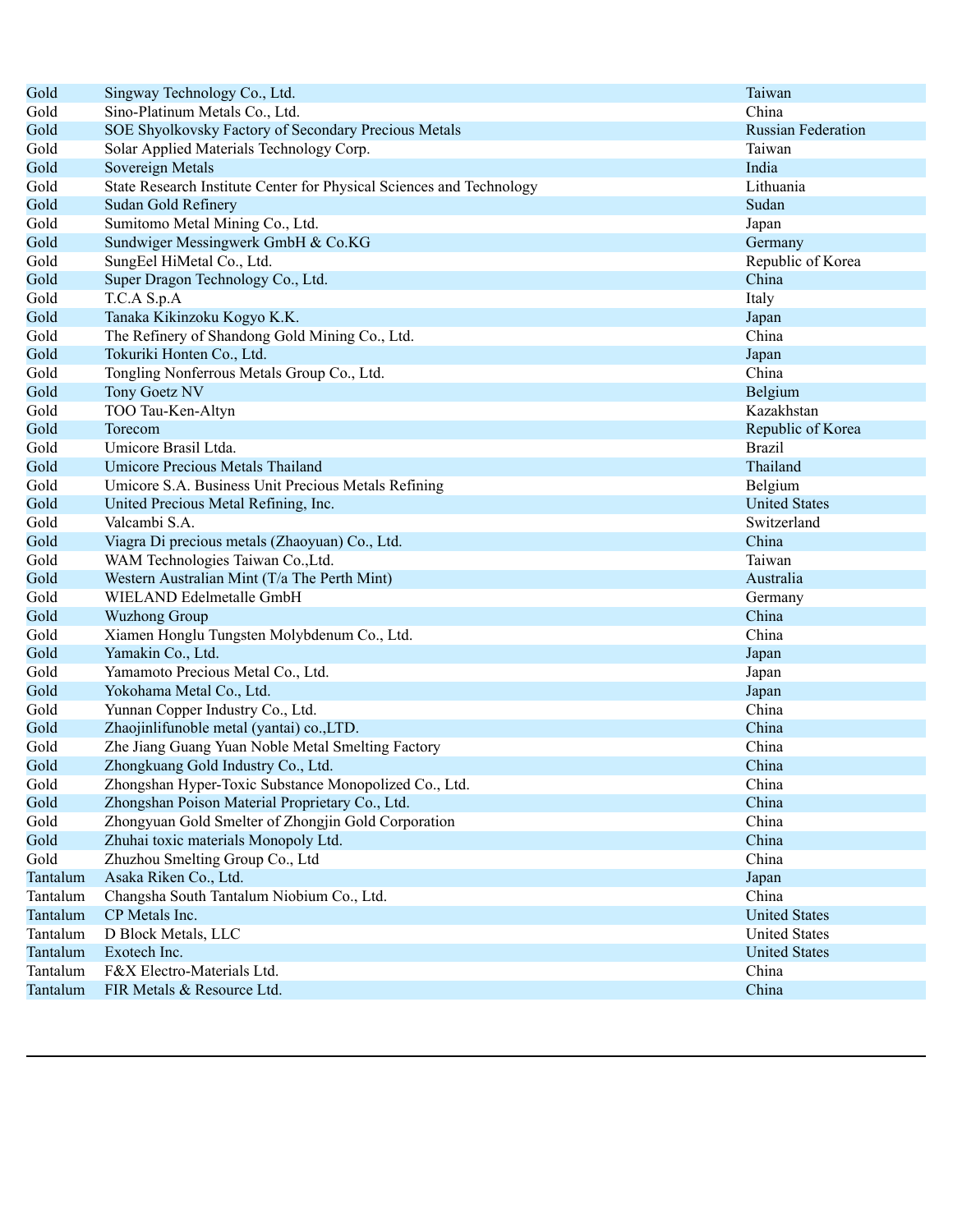| Tantalum | Global Advanced Metals Aizu                                                           | Japan                     |
|----------|---------------------------------------------------------------------------------------|---------------------------|
| Tantalum | Global Advanced Metals Boyertown                                                      | <b>United States</b>      |
| Tantalum | Guangdong Zhiyuan New Material Co., Ltd.                                              | China                     |
| Tantalum | H.C. Starck Co., Ltd.                                                                 | Thailand                  |
| Tantalum | H.C. Starck Hermsdorf GmbH                                                            | Germany                   |
| Tantalum | H.C. Starck Inc.                                                                      | <b>United States</b>      |
| Tantalum | H.C. Starck Ltd.                                                                      | Japan                     |
| Tantalum | H.C. Starck Smelting GmbH & Co. KG                                                    | Germany                   |
| Tantalum | H.C. Starck Tantalum and Niobium GmbH                                                 | Germany                   |
| Tantalum | Hengyang King Xing Lifeng New Materials Co., Ltd.                                     | China                     |
| Tantalum | Jiangxi Dinghai Tantalum & Niobium Co., Ltd.                                          | China                     |
| Tantalum | Jiangxi Tuohong New Raw Material                                                      | China                     |
| Tantalum | JiuJiang JinXin Nonferrous Metals Co., Ltd.                                           | China                     |
| Tantalum | Jiujiang Tanbre Co., Ltd.                                                             | China                     |
| Tantalum | Jiujiang Zhongao Tantalum & Niobium Co., Ltd.                                         | China                     |
| Tantalum | <b>KEMET Blue Metals</b>                                                              | Mexico                    |
| Tantalum | LSM Brasil S.A.                                                                       | <b>Brazil</b>             |
| Tantalum | Metallurgical Products India Pvt., Ltd.                                               | India                     |
| Tantalum | Mineracao Taboca S.A.                                                                 | <b>Brazil</b>             |
| Tantalum | Mitsui Mining and Smelting Co., Ltd.                                                  | Japan                     |
| Tantalum | Ningxia Orient Tantalum Industry Co., Ltd.                                            | China                     |
| Tantalum | <b>NPM Silmet AS</b>                                                                  | Estonia                   |
| Tantalum | Power Resources Ltd.                                                                  | Macedonia                 |
| Tantalum | QuantumClean                                                                          | <b>United States</b>      |
| Tantalum | Resind Industria e Comercio Ltda.                                                     | <b>Brazil</b>             |
|          | Solikamsk Magnesium Works OAO                                                         |                           |
| Tantalum |                                                                                       | <b>Russian Federation</b> |
| Tantalum | Taki Chemical Co., Ltd.                                                               | Japan                     |
| Tantalum | <b>Telex Metals</b>                                                                   | <b>United States</b>      |
| Tantalum | Ulba Metallurgical Plant JSC                                                          | Kazakhstan                |
| Tantalum | XinXing HaoRong Electronic Material Co., Ltd.                                         | China                     |
| Tantalum | Yanling Jincheng Tantalum & Niobium Co., Ltd.                                         | China                     |
| Tin      | ABC Refinery Pty Ltd.                                                                 | Australia                 |
| Tin      | Alpha                                                                                 | <b>United States</b>      |
| Tin      | An Vinh Joint Stock Mineral Processing Company                                        | Vietnam                   |
| Tin      | Chenzhou Yunxiang Mining and Metallurgy Co., Ltd.                                     | China                     |
| Tin      | Chifeng Dajingzi Tin Industry Co., Ltd.                                               | China                     |
| Tin      | China Tin Group Co., Ltd.                                                             | China                     |
| Tin      | Dongguan CiEXPO Environmental Engineering Co., Ltd.                                   | China                     |
| Tin      | Dongguan City Xida Soldering Tin Products Co.                                         | China                     |
| Tin      | Dowa                                                                                  | Japan                     |
| Tin      | Electro-Mechanical Facility of the Cao Bang Minerals & Metallurgy Joint Stock Company | Vietnam                   |
| Tin      | <b>EM Vinto</b>                                                                       | <b>Bolivia</b>            |
| Tin      | Estanho de Rondonia S.A.                                                              | <b>Brazil</b>             |
| Tin      | Fenix Metals                                                                          | Poland                    |
| Tin      | Fuji Metal Mining Corp.                                                               | Japan                     |
| Tin      | Fujian Jinxin Tungsten Co., Ltd.                                                      | China                     |
| Tin      | Gejiu City Fuxiang Industry and Trade Co., Ltd.                                       | China                     |
| Tin      | Gejiu Kai Meng Industry and Trade LLC                                                 | China                     |
| Tin      | Gejiu Non-Ferrous Metal Processing Co., Ltd.                                          | China                     |
| Tin      | Gejiu Yunxi Group Corp.                                                               | China                     |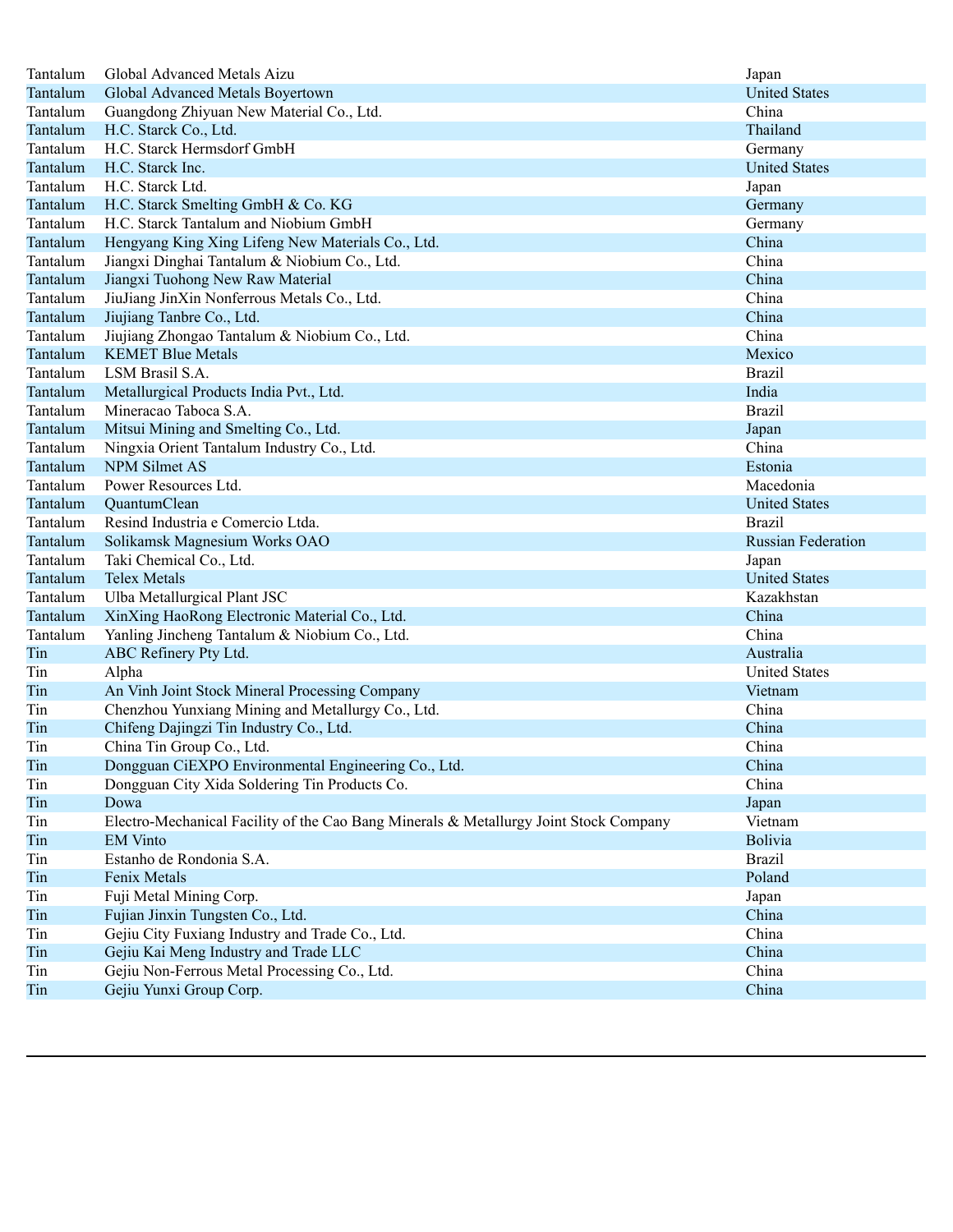| Tin | Gejiu Yunxin Nonferrous Electrolysis Co., Ltd.    | China                |
|-----|---------------------------------------------------|----------------------|
| Tin | Gejiu Zili Mining And Metallurgy Co., Ltd.        | China                |
| Tin | Guangdong Hanhe Non-Ferrous Metal Co., Ltd.       | China                |
| Tin | Guangxi Hua Tin Gold Minute Fee, LTD.             | China                |
| Tin | Guangxi Nonferrous Metals Group                   | China                |
| Tin | Guangxi Zhongshan Jin Yi Smelting Co., Ltd.       | China                |
| Tin | Guanyang Guida Nonferrous Metal Smelting Plant    | China                |
| Tin | Hezhou Jinwei Tin Co., Ltd.                       | China                |
| Tin | Hongqiao Metals (Kunshan) Co., Ltd.               | China                |
| Tin | HuiChang Hill Tin Industry Co., Ltd.              | China                |
| Tin | Huichang Jinshunda Tin Co., Ltd.                  | China                |
| Tin | Jian De City Hengshan Tungsten Industry           | China                |
| Tin | Jiangxi New Nanshan Technology Ltd.               | China                |
| Tin | Jiangxi Yaosheng Tungsten Co., Ltd.               | China                |
| Tin | Ju Tai Industrial Co., Ltd.                       | China                |
| Tin | Lian Jing                                         | China                |
| Tin | Luna Smelter, Ltd.                                | Rwanda               |
| Tin | M/S ECO Tropical Resources                        | Singapore            |
| Tin | Ma An Shan Shu Guang Smelter Corp.                | China                |
| Tin | Ma'anshan Weitai Tin Co., Ltd.                    | China                |
| Tin | Magnu's Minerais Metais e Ligas Ltda.             | <b>Brazil</b>        |
| Tin | Malaysia Smelting Corporation (MSC)               | Malaysia             |
| Tin | Materials Eco-Refining Co., Ltd.                  | Japan                |
| Tin | Melt Metais e Ligas S.A.                          | <b>Brazil</b>        |
| Tin | Metahub Industries Sdn. Bhd.                      | Malaysia             |
| Tin | Metallic Resources, Inc.                          | <b>United States</b> |
| Tin | Metallo Belgium N.V.                              | Belgium              |
| Tin | Metallo Spain S.L.U.                              | Spain                |
| Tin | Metallum Group Holding NV                         | Belgium              |
| Tin | Minchali Metal Industry Co., Ltd.                 | Taiwan               |
| Tin | Mineracao Taboca S.A.                             | <b>Brazil</b>        |
| Tin | Ming Li Jia smelt Metal Factory                   | China                |
| Tin | Minsur                                            | Peru                 |
| Tin | Mitsubishi Materials Corporation                  | Japan                |
| Tin | Modeltech Sdn Bhd                                 | Malaysia             |
| Tin | New Original metal(China) Co., LTD                | China                |
| Tin | Nghe Tinh Non-Ferrous Metals Joint Stock Company  | Vietnam              |
| Tin | Niihama Nickel Refinery                           | Vietnam              |
| Tin | O.M. Manufacturing (Thailand) Co., Ltd.           | Thailand             |
| Tin | O.M. Manufacturing Philippines, Inc.              | Philippines          |
| Tin | Okuno New Technology Industries (Hangzhou)Co.,Ltd | China                |
| Tin | Operaciones Metalurgicas S.A.                     | Bolivia              |
| Tin | PAMP SA                                           | Switzerland          |
| Tin | Pongpipat Company Limited                         | Myanmar              |
| Tin | Precious Minerals and Smelting Limited            | India                |
| Tin | PT Artha Cipta Langgeng                           | Indonesia            |
| Tin | PT ATD Makmur Mandiri Jaya                        | Indonesia            |
| Tin | PT Menara Cipta Mulia                             | Indonesia            |
| Tin | PT Mitra Stania Prima                             | Indonesia            |
| Tin | PT NATARI                                         | Indonesia            |
|     |                                                   |                      |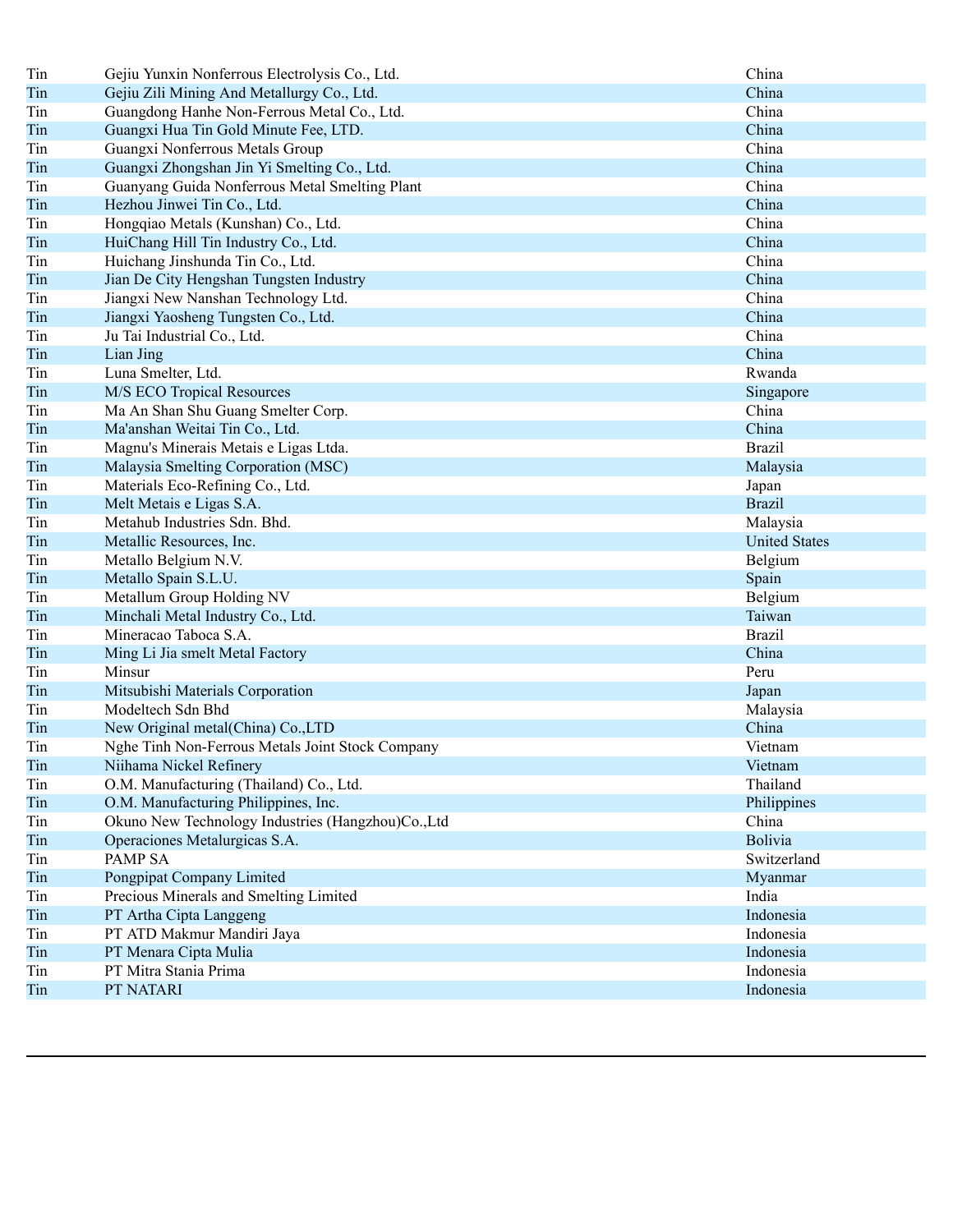| Tin      | PT Refined Bangka Tin                                 | Indonesia            |
|----------|-------------------------------------------------------|----------------------|
| Tin      | PT Timah Tbk Kundur                                   | Indonesia            |
| Tin      | PT Timah Tbk Mentok                                   | Indonesia            |
| Tin      | Resind Industria e Comercio Ltda.                     | <b>Brazil</b>        |
| Tin      | Rui Da Hung                                           | Taiwan               |
| Tin      | S. Izaguirre                                          | Spain                |
| Tin      | Shan Tou Shi Yong Yuan Jin Shu Zai Sheng Co., Ltd.    | China                |
| Tin      | Shenzhen Hong Chang Metal Manufacturing Factory       | China                |
| Tin      | Sichuan Guanghan Jiangnan casting smelters            | China                |
| Tin      | Sigma Tin Alloy Co., Ltd.                             | China                |
| Tin      | Soft Metais Ltda.                                     | <b>Brazil</b>        |
| Tin      | Spectro Alloys Corp.                                  | <b>United States</b> |
| Tin      | Super Ligas                                           | <b>Brazil</b>        |
| Tin      | Suzhou Nuonengda Chemical Co., Ltd.                   | China                |
| Tin      | Taicang City Nancang Metal Material Co., Ltd.         | China                |
| Tin      | Taiwan High-tech Co., Ltd.                            | Taiwan               |
| Tin      | Taiwan's Lofty Enterprises Ltd.                       | Taiwan               |
| Tin      | <b>Tantalite Resources</b>                            | South Africa         |
| Tin      | Tennant Metal PTY LTD.                                | Australia            |
| Tin      | Thai Nguyen Mining and Metallurgy Co., Ltd.           | Vietnam              |
| Tin      | Thaisarco                                             | Vietnam              |
| Tin      | The Refinery of Shandong Gold Mining Co., Ltd.        | China                |
| Tin      | Tianshui Ling Bo Technology Co., Ltd.                 | China                |
| Tin      | Tin Plating Gejiu                                     | China                |
| Tin      | Tin Technology & Refining                             | <b>United States</b> |
| Tin      | Tokuriki Honten Co., Ltd.                             | Japan                |
| Tin      | Top-Team Technology (Shenzhen) Ltd.                   | China                |
| Tin      | Tuyen Quang Non-Ferrous Metals Joint Stock Company    | Vietnam              |
| Tin      | Univertical International (Suzhou) Co., Ltd           | Vietnam              |
| Tin      | Well Fore Special Wire                                | China                |
| Tin      | White Solder Metalurgia e Mineracao Ltda.             | <b>Brazil</b>        |
| Tin      | White Solder Metalurgia e Mineração Ltda.             | <b>Brazil</b>        |
| Tin      | Wujiang City Luxe Tin Factory                         | China                |
| Tin      | Xin Furukawa Metal (Wuxi) Co., Ltd.                   | China                |
| Tin      | <b>XURI</b>                                           | China                |
| Tin      | Yifeng Tin                                            | China                |
| Tin      | Ying Ling Electronics Co., Ltd.                       | China                |
| Tin      | Yuecheng Tin Co., Ltd.                                | China                |
| Tin      | Yunnan Chengfeng Non-ferrous Metals Co., Ltd.         | China                |
| Tin      | Yunnan Chengo Electric Smelting Plant                 | China                |
| Tin      | Yunnan Copper Zinc Industry Co., Ltd.                 | China                |
| Tin      | Yunnan Dian'xi Tin Mine                               | China                |
| Tin      | Yunnan Industrial Co., Ltd.                           | China                |
| Tin      | Yunnan Malipo Baiyi Kuangye Co.                       | China                |
| Tin      | Yunnan Tin Company Limited                            | China                |
| Tin      | Yunnan Yunfan Non-ferrous Metals Co., Ltd.            | China                |
| Tin      | Zhejiang Keyu Metal Material Co., Ltd.                | China                |
| Tin      | Zhongshan Hyper-Toxic Substance Monopolized Co., Ltd. | China                |
| Tungsten | A.L.M.T. Corp.                                        | Japan                |
| Tungsten | <b>ACL Metais Eireli</b>                              | <b>Brazil</b>        |
|          |                                                       |                      |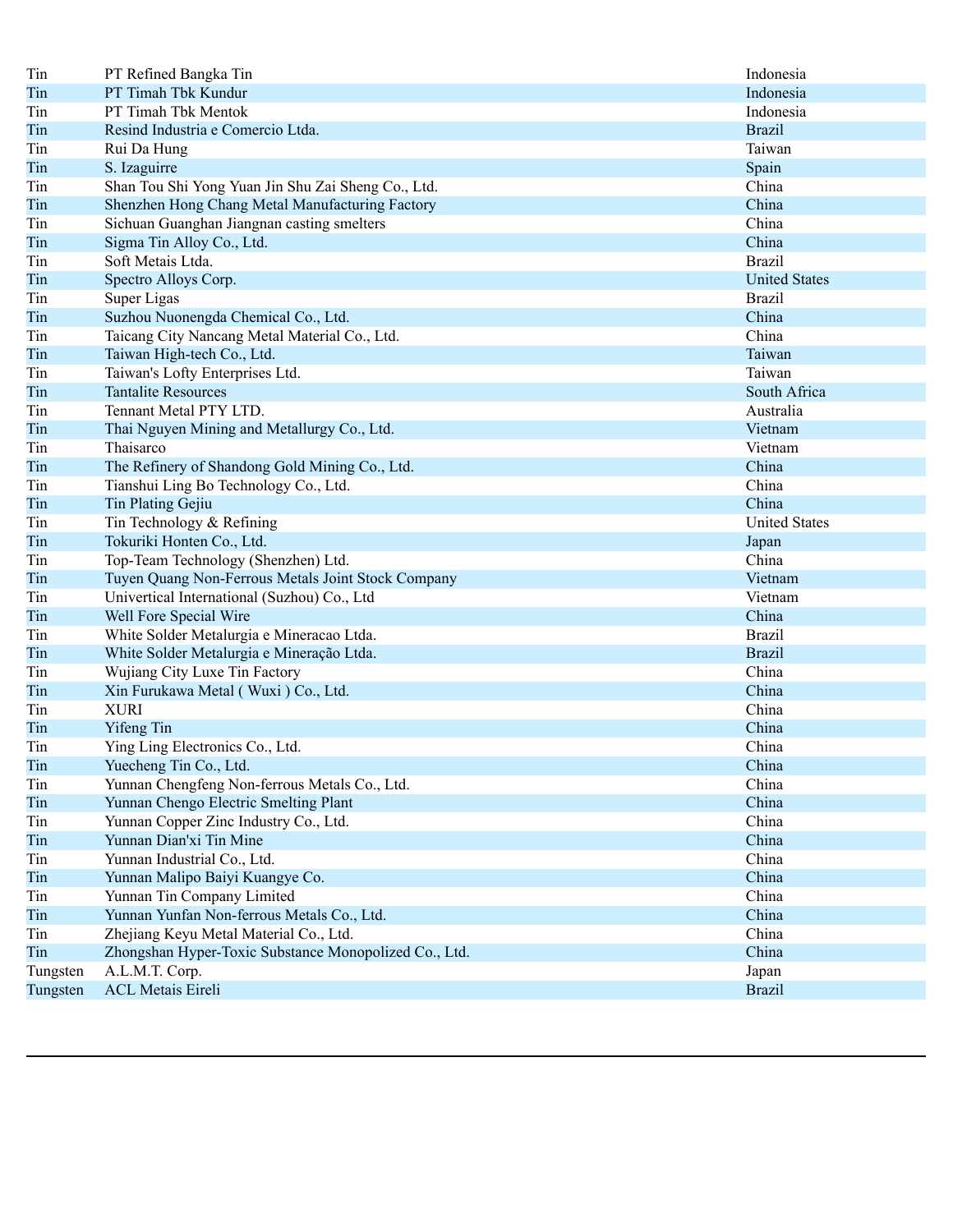| Tungsten | Chenzhou Diamond Tungsten Products Co., Ltd.                  | China                     |
|----------|---------------------------------------------------------------|---------------------------|
| Tungsten | China Molybdenum Co., Ltd.                                    | China                     |
| Tungsten | Chongyi Zhangyuan Tungsten Co., Ltd.                          | China                     |
| Tungsten | CNMC (Guangxi) PGMA Co., Ltd.                                 | China                     |
| Tungsten | Fujian Jinxin Tungsten Co., Ltd.                              | China                     |
| Tungsten | Ganzhou Haichuang Tungsten Co., Ltd.                          | China                     |
| Tungsten | Ganzhou Huaxing Tungsten Products Co., Ltd.                   | China                     |
| Tungsten | Ganzhou Jiangwu Ferrotungsten Co., Ltd.                       | China                     |
| Tungsten | Ganzhou Seadragon W & Mo Co., Ltd.                            | China                     |
| Tungsten | Global Tungsten & Powders Corp.                               | <b>United States</b>      |
| Tungsten | Guangdong Xianglu Tungsten Co., Ltd.                          | China                     |
| Tungsten | H.C. Starck Smelting GmbH & Co. KG                            | Germany                   |
| Tungsten | H.C. Starck Tungsten GmbH                                     | Germany                   |
| Tungsten | Hunan Chenzhou Mining Co., Ltd.                               | China                     |
| Tungsten | Hunan Chuangda Vanadium Tungsten Co., Ltd. Wuji               | China                     |
| Tungsten | Hunan Chunchang Nonferrous Metals Co., Ltd.                   | China                     |
| Tungsten | Hunan Litian Tungsten Industry Co., Ltd.                      | China                     |
| Tungsten | Hydrometallurg, JSC                                           | <b>Russian Federation</b> |
| Tungsten | Japan New Metals Co., Ltd.                                    | Japan                     |
| Tungsten | Jiangwu H.C. Starck Tungsten Products Co., Ltd.               | China                     |
| Tungsten | Jiangxi Gan Bei Tungsten Co., Ltd.                            | China                     |
| Tungsten | Jiangxi Minmetals Gao'an Non-ferrous Metals Co., Ltd.         | China                     |
| Tungsten | Jiangxi Tonggu Non-ferrous Metallurgical & Chemical Co., Ltd. | China                     |
| Tungsten | Jiangxi Xianglu Tungsten Co., Ltd.                            | China                     |
| Tungsten | Jiangxi Xinsheng Tungsten Industry Co., Ltd.                  | China                     |
| Tungsten | Jiangxi Yaosheng Tungsten Co., Ltd.                           | China                     |
| Tungsten | JSC "Kirovgrad Hard Alloys Plant"                             | <b>Russian Federation</b> |
| Tungsten | Kennametal Fallon                                             | <b>United States</b>      |
| Tungsten | Kennametal Huntsville                                         | <b>United States</b>      |
| Tungsten | KGETS Co., Ltd.                                               | Republic of Korea         |
| Tungsten | Lianyou Metals Co., Ltd.                                      | Taiwan                    |
| Tungsten | Malipo Haiyu Tungsten Co., Ltd.                               | China                     |
| Tungsten | Masan Tungsten Chemical LLC (MTC)                             | Vietnam                   |
| Tungsten | Moliren Ltd.                                                  | Vietnam                   |
| Tungsten | Niagara Refining LLC                                          | <b>United States</b>      |
| Tungsten | Philippine Chuangxin Industrial Co., Inc.                     | Philippines               |
| Tungsten | Tejing (Vietnam) Tungsten Co., Ltd.                           | Vietnam                   |
| Tungsten | Unecha Refractory metals plant                                | Vietnam                   |
| Tungsten | Wolfram Bergbau und Hutten AG                                 | Austria                   |
| Tungsten | Woltech Korea Co., Ltd.                                       | Republic of Korea         |
| Tungsten | Xiamen Tungsten (H.C.) Co., Ltd.                              | China                     |
| Tungsten | Xiamen Tungsten Co., Ltd.                                     | China                     |
| Tungsten | Xinfeng Huarui Tungsten & Molybdenum New Material Co., Ltd.   | China                     |
| Tungsten | Xinhai Rendan Shaoguan Tungsten Co., Ltd.                     | China                     |